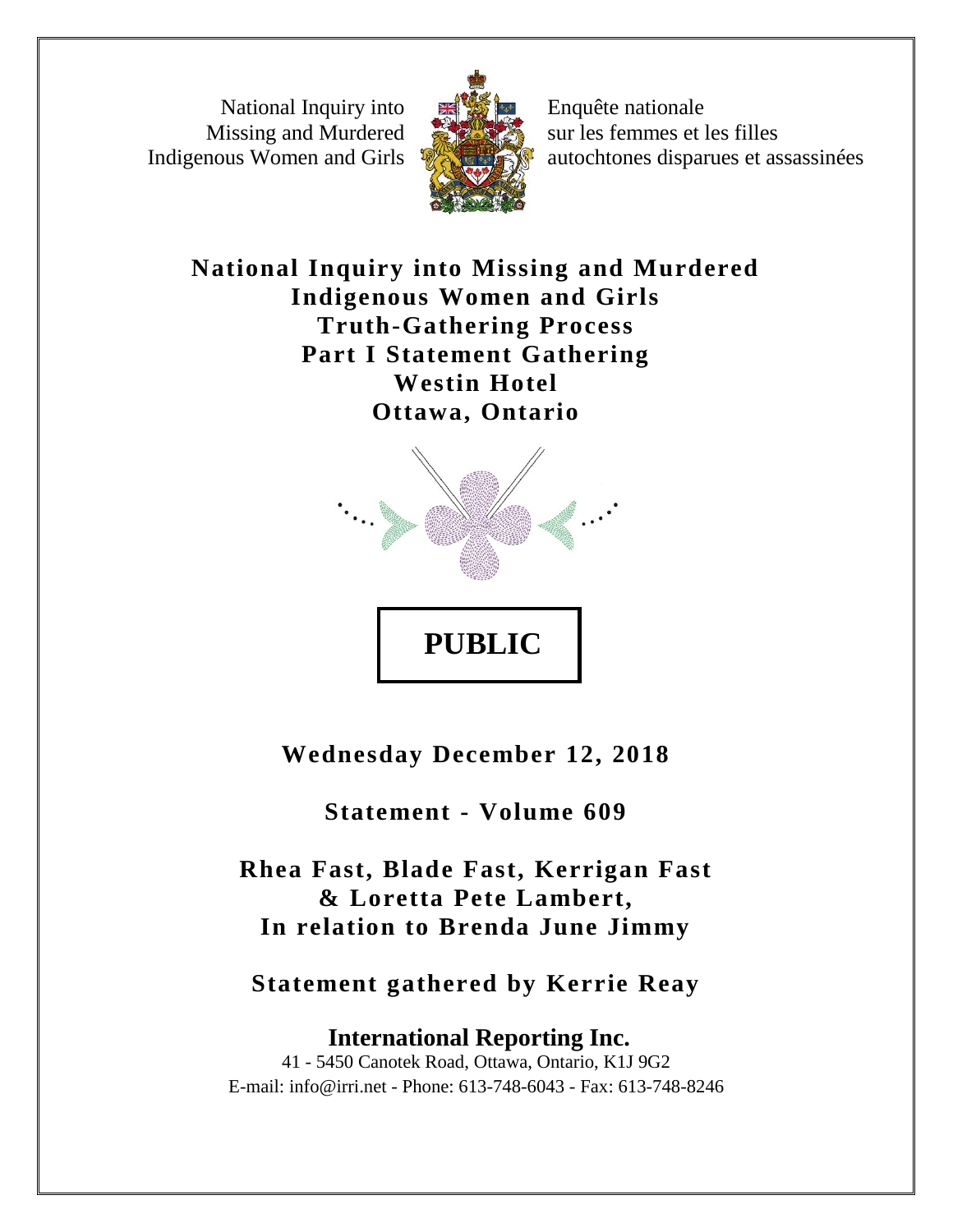## **TABLE OF CONTENTS**

```
Statement Volume 609
Rhea Fast, Blade Fast, Kerrigan Fast & 
Loretta Pete Lambert 
December 12, 2018
```
## **PAGE**

| Testimony of Loretta Pete Lambert. 3 |  |
|--------------------------------------|--|
| Testimony of Rhea Fast 6             |  |
| Testimony of Kerrigan Fast 16        |  |
| Testimony of Blade Fast 20           |  |
| Testimony of Rhea Fast (Cont'd) 22   |  |
| Reporter's Certification 33          |  |

Statement Gatherer: Kerrie Reay

**Documents submitted with testimony: none.**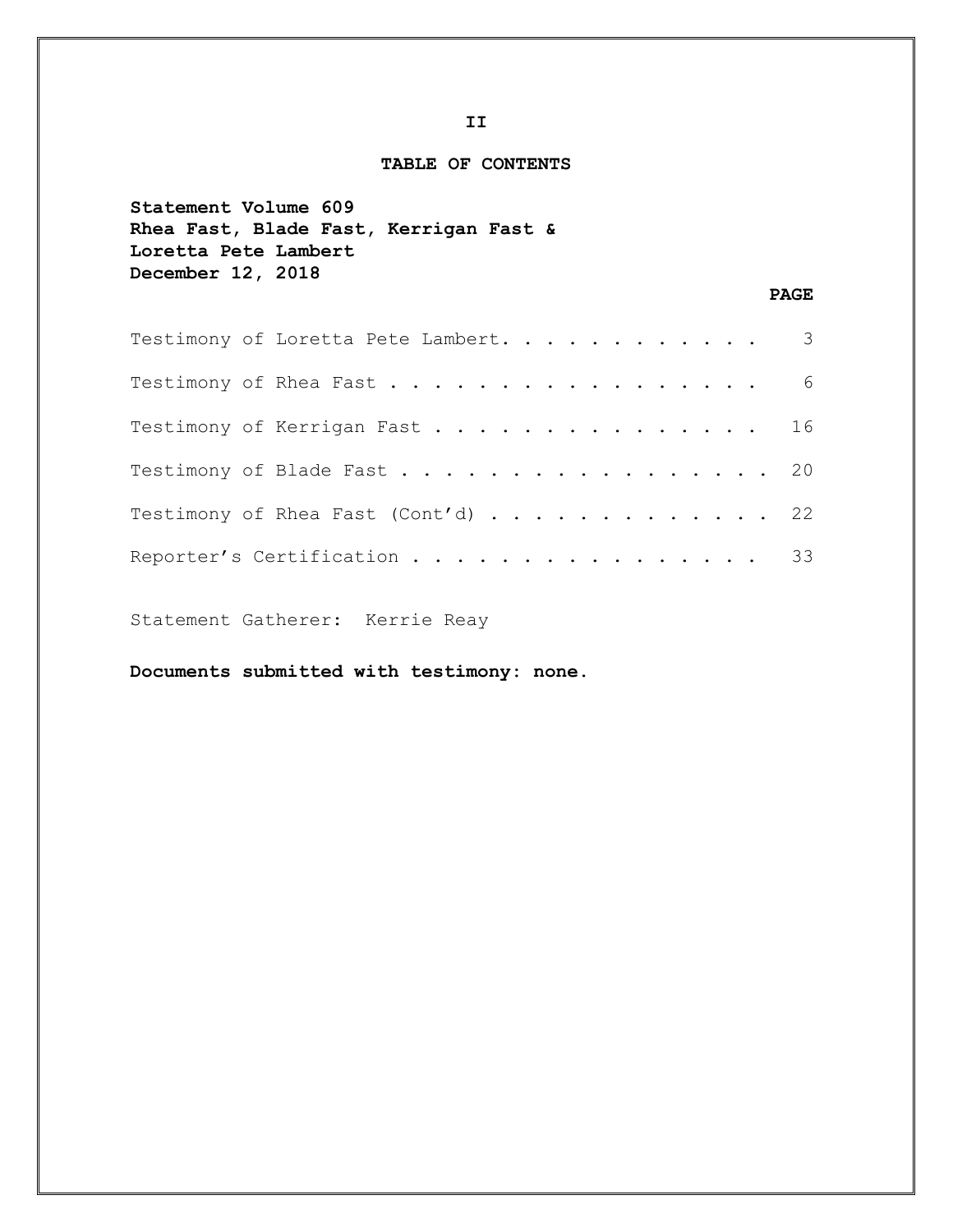**Statement - Public 1 Fast, Pete Lambert et al (Brenda June Jimmy)**

 Ottawa, Ontario --- Upon commencing on Wednesday, December 12, 2018 at 6:42 p.m. **MS. RHEA FAST:** Can we discuss as a family before you start if we want it public? **MS. KERRIE REAY:** We are starting on the record. Did you want to stop? We can wait though till the 7 end until you've shared and then we can have this conversation as well. We can do that either off the record or on the record. **MS. RHEA FAST:** Okay. We've all chosen public. **MS. KERRIE REAY:** Okay. This is Kerrie Reay. I am a statement taker with the National Inquiry into Missing and Murdered Indigenous Women and Girls. And 15 today we are in Ottawa, Ontario. It is December the  $12<sup>th</sup>$ , 2018 and the time is 6:42 p.m. Today I am speaking with Rhea Fast, that's R-H-E-A, last name Fast, F as in Frank, A, S as in Sam, T. Along with Rhea is her daughter Kerrigan, K-E-R-R-I-G-A-N as in Norman, and her son Blade, B as in Bob, L-A-D-E. And they both have the last name Fast. Along with Rhea is her auntie Loretta Pete Lambert, and Loretta is L-O-R-E-T-T-A, Pete P-E-T-E, and Lambert, L-A-M-B as in Bob, E-R-T. And Rhea and her family are from the Little Pines First Nation from Saskatchewan and currently reside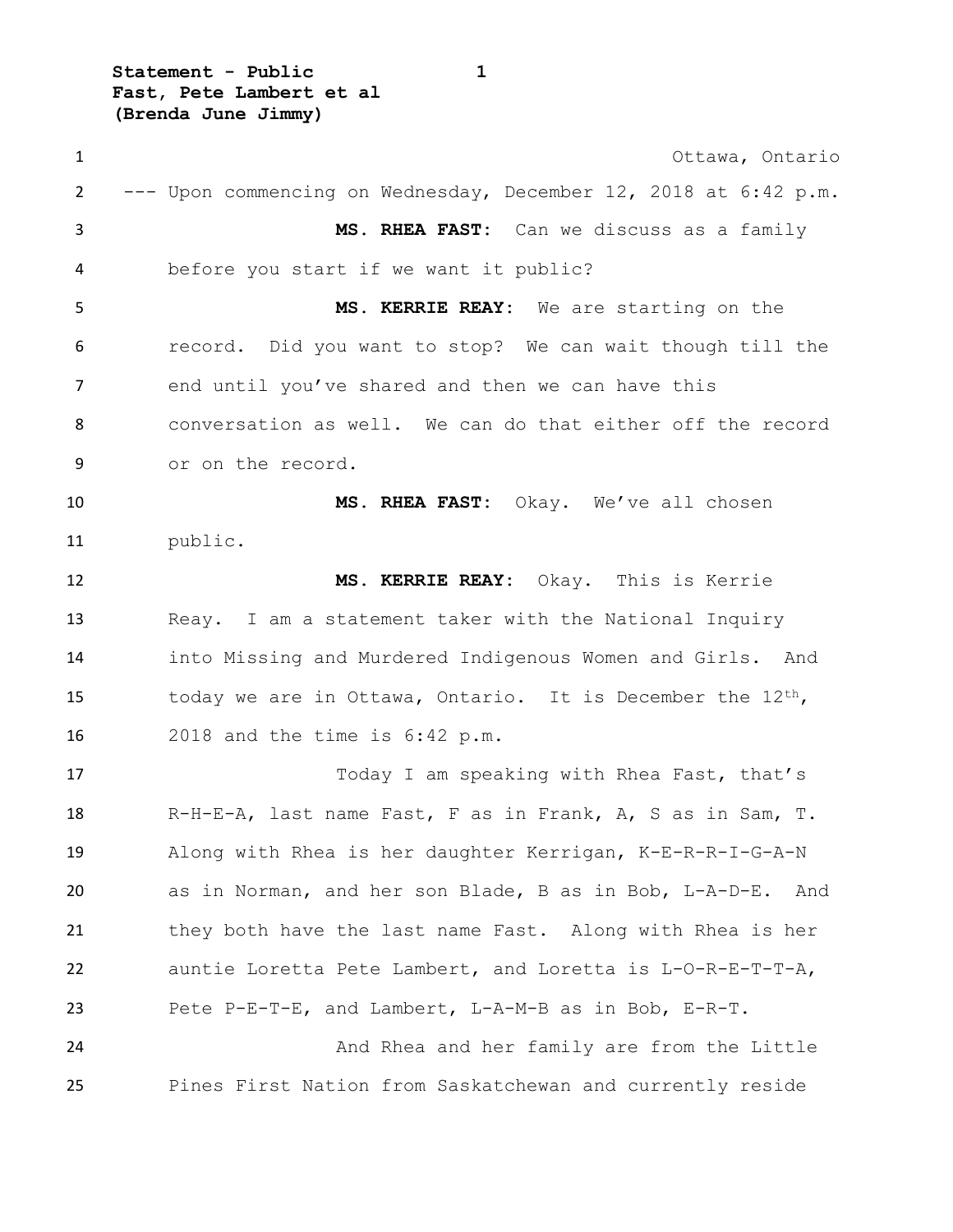**Statement - Public 2 Fast, Pete Lambert et al (Brenda June Jimmy)**

1 in Ottawa. And Loretta, are you in Saskatchewan? **MS. LORETTA PETE LAMBERT:** I am. **MS. KERRIE REAY:** Okay. And Loretta Lambert is in Saskatchewan. Today the family is her to speak of Rhea's mum, Brenda June Jimmy, who was taken from this family on July the 19th, 1975 when she was murdered in Edmonton, Alberta. Also in the room, is Laurie Odjick, L- A-U-R-I-E, last name is O-D as in David, J-I-C-K. 9 And Rhea, you're aware that we are video taping and audio taping today and that you and your family are here voluntarily? **MS. RHEA FAST:** Correct. **MS. KERRIE REAY:** And we will talk a little bit more about whether you would like your statement to be public or private. You had initially indicated public, but we'll come back to that at the end of -- when you're done. **MS. RHEA FAST:** Okay. **MS. KERRIE REAY:** And Rhea, the space and the time is for you and your family and when you are comfortable and ready in invite you to start wherever you feel comfortable as you share today. **MS. RHEA FAST:** Okay. **MS. LORETTA PETE LAMBERT:** I will start the process because --- **MS. KERRIE REAY:** Pardon? It's Loretta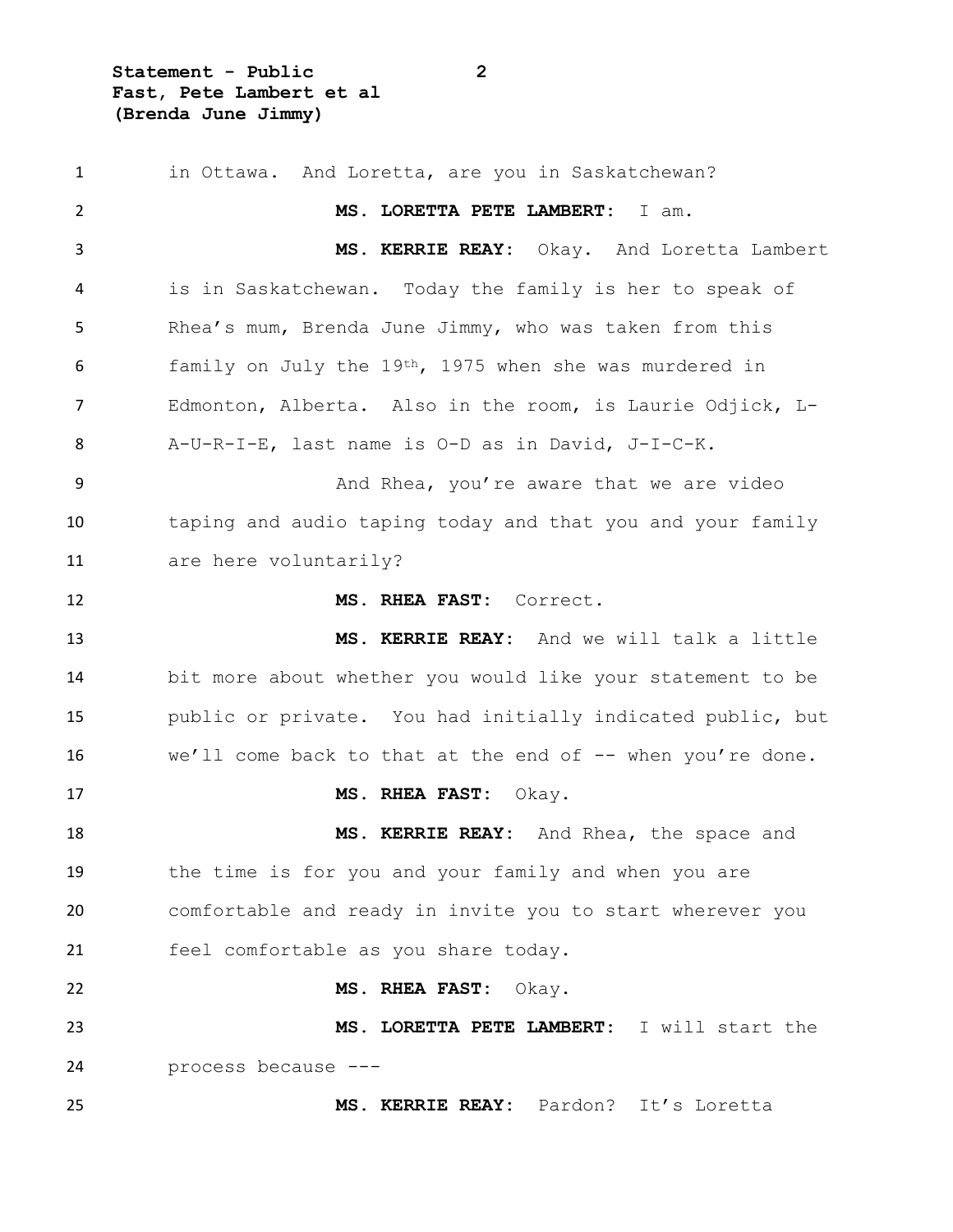**Statement - Public 3 Fast, Pete Lambert et al (Brenda June Jimmy)**

speaking?

 **MS. LORETTA PETE LAMBERT:** Yeah, Loretta Pete Lambert speaking. The reason I'd like to start is I'd like to give some context to the situation. We had just -- this was in 1975 and we had 6 just buried my sister and she also had been murdered. And 7 we had just finished burying her. And then the -- her 8 grandpa comes walking up the hill and went -- goes and talks to my father, my dad, and tells him that "My daughter's been murdered." That would be her mother. And everybody, of course, was in shock. So we just lost two members of the family in 13 that month and so I was of course, you know, just young. Brenda, the mum and I were the same age. We were, you know, cousins, first cousins and we were -- we played with each other until we parted ways when I was 15 and she was 17 15. She -- I moved away from my family and she moved, I 18 think, into the city. That's where my memory doesn't -- I don't remember the details, but we never saw each other 20 thereafter, of course, you know? 21 So that's sort of the context of what happened that day, and of course, the grandpa was totally devastated, and our family was totally devastated when this happened. And the thing I was telling Rhea -- Rhea and I

met last night at the phone -- in the phone. We talked for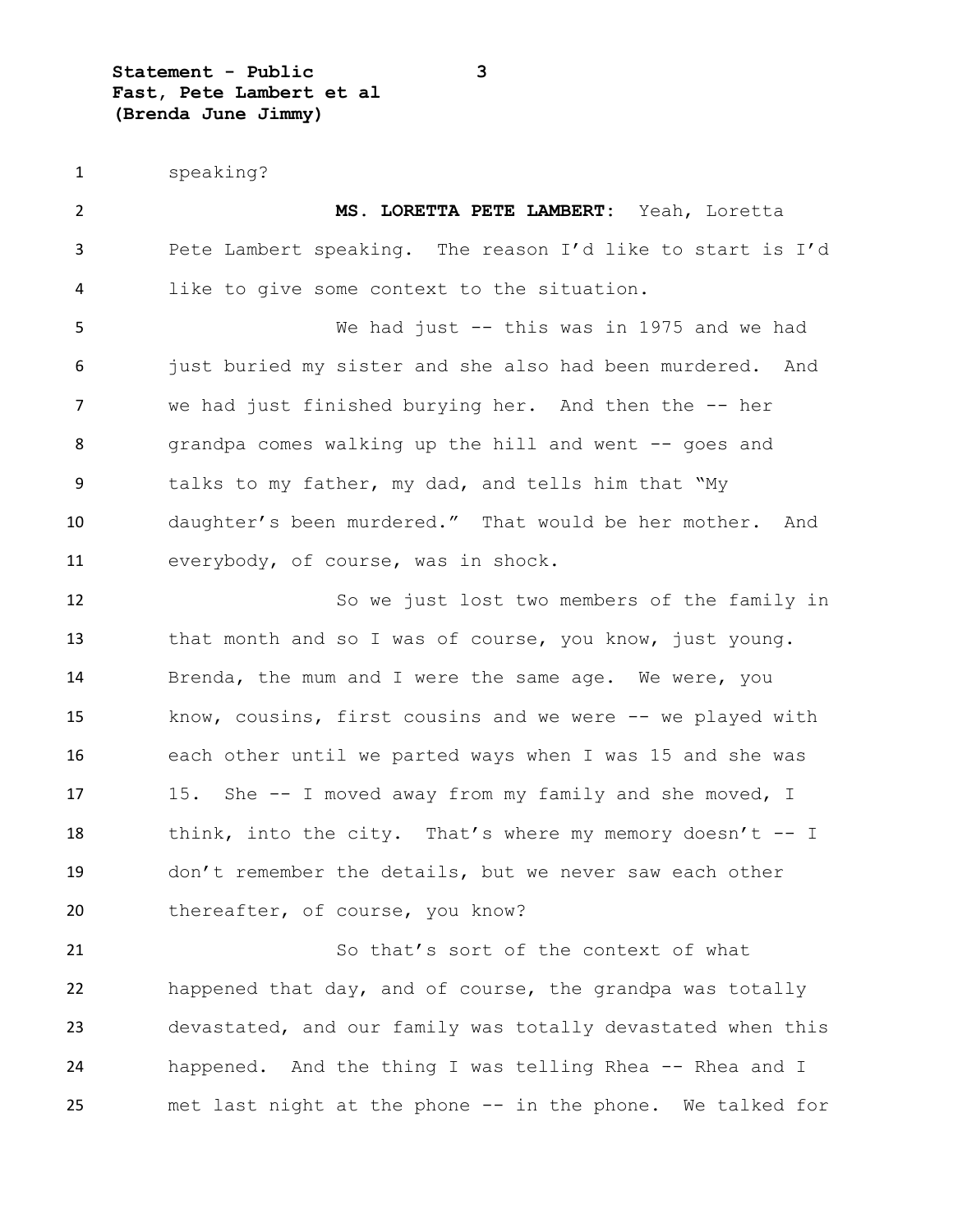**Statement - Public 4 Fast, Pete Lambert et al (Brenda June Jimmy)**

 about an hour and a half, and then I told her what I was doing. I was also -- I'm a person with standing to the, you know, to the inquiry here, and I told her what I was doing, and I invited her to come over and come see the process at least, and here we are now.

6 And I think it's important to know that -- I believe anyway, that things happen for a reason. Brenda's voice has to be heard. Her story has to be heard. And it has affected her children and her grandchildren who are sitting here. And with us too, like, we really did not know what happened to her until after pieces of information have been shared with us. Despite the fact that our sister was murdered too, it was -- it was devastating for the family, for both families at the time.

 So -- and I think with Rhea and her children sitting here, it's just a time, I guess to tell and share the story and hoping that the Commissioner will take from here what they can make for recommendations for Canada to change. And I think with -- even with me, I -- after speaking with Rhea last night, you know, reconciling with a child of my cousin and speaking with her last night, I had a really deep, deep conversation mentally, with myself I guess, of course. And I just realized how it impacted me too.

25 And then today when she came to the circle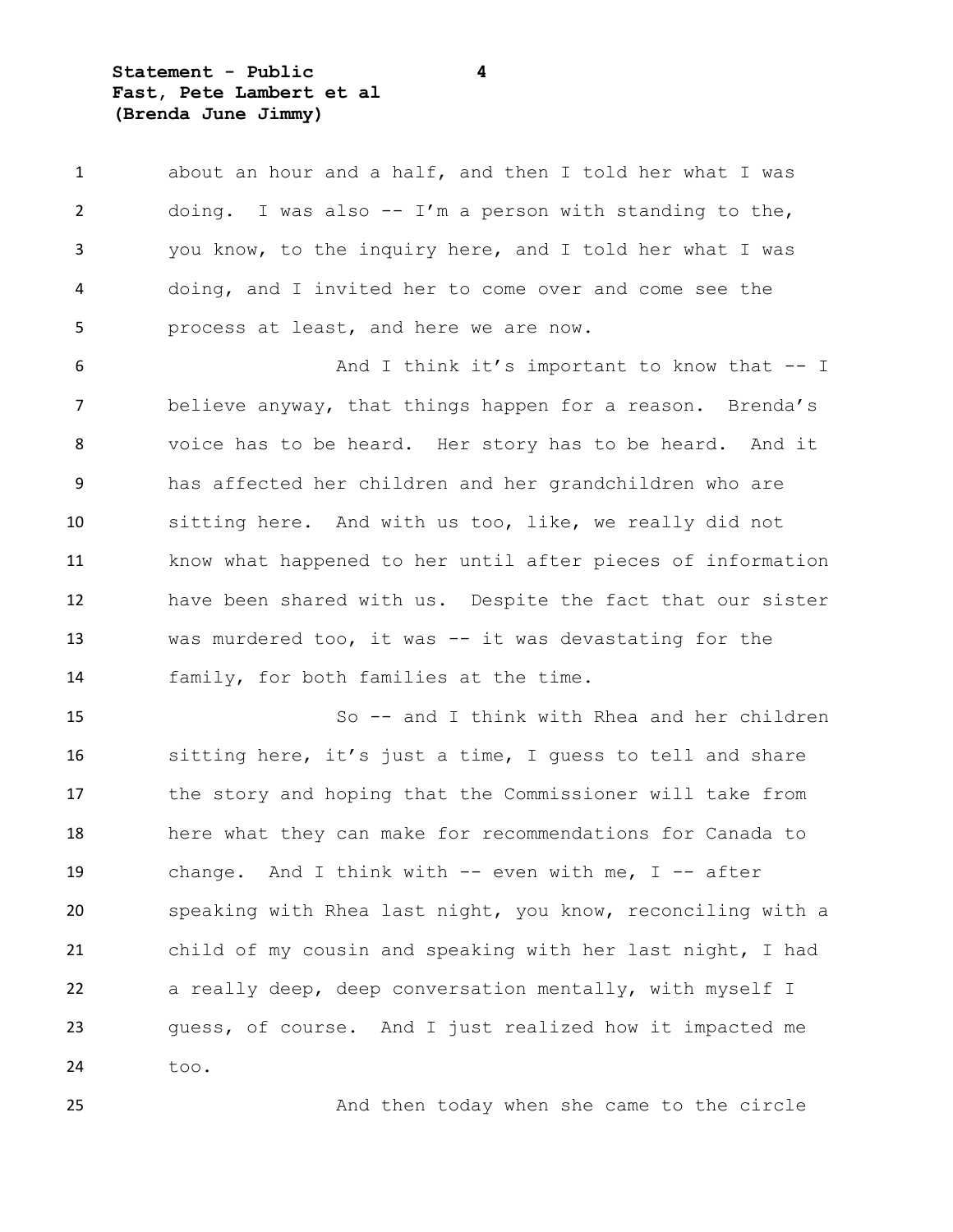**Statement - Public 5 Fast, Pete Lambert et al (Brenda June Jimmy)**

 with the Commissioners, that's -- that was I thought, that's the time for her to be able to tell her story. So and then people just seemed to mobilize and made it possible, and I certainly thank you for giving us this opportunity to speak.

**And that, you know, Rhea, I've never seen**  her in my life, I didn't even know that her mother had a child when she was murdered. I didn't know Rhea existed. We didn't know. I was too young, I was only 17, the same age as her mother and I was already had a child too, and -- but I just -- we just never heard about Rhea. So now there she is. Thank you, Rhea, for letting me speak (inaudible).

 **MS. RHEA FAST:** My name is Rhea Lynn Fast. I am the daughter of Brenda June Jimmy. At birth my name was Kimberly Ann Jimmy. I was scooped when I was three months old to the family that has me now. I didn't know any of this until I started snooping.

 I was told that if something had your name on it, it was yours. So I went through my adopted -- well, 20 I don't really call him my adopted dad -- my dad's file cabinet and I saw my name on a manila envelope, and so I went through it. And I found 15 bucks, so I kept it, and then I found a piece of paper with a red seal on it. So I opened up the piece of paper and I started reading it and it said that Kimberly Ann Jimmy, born May 4th, yada, yada,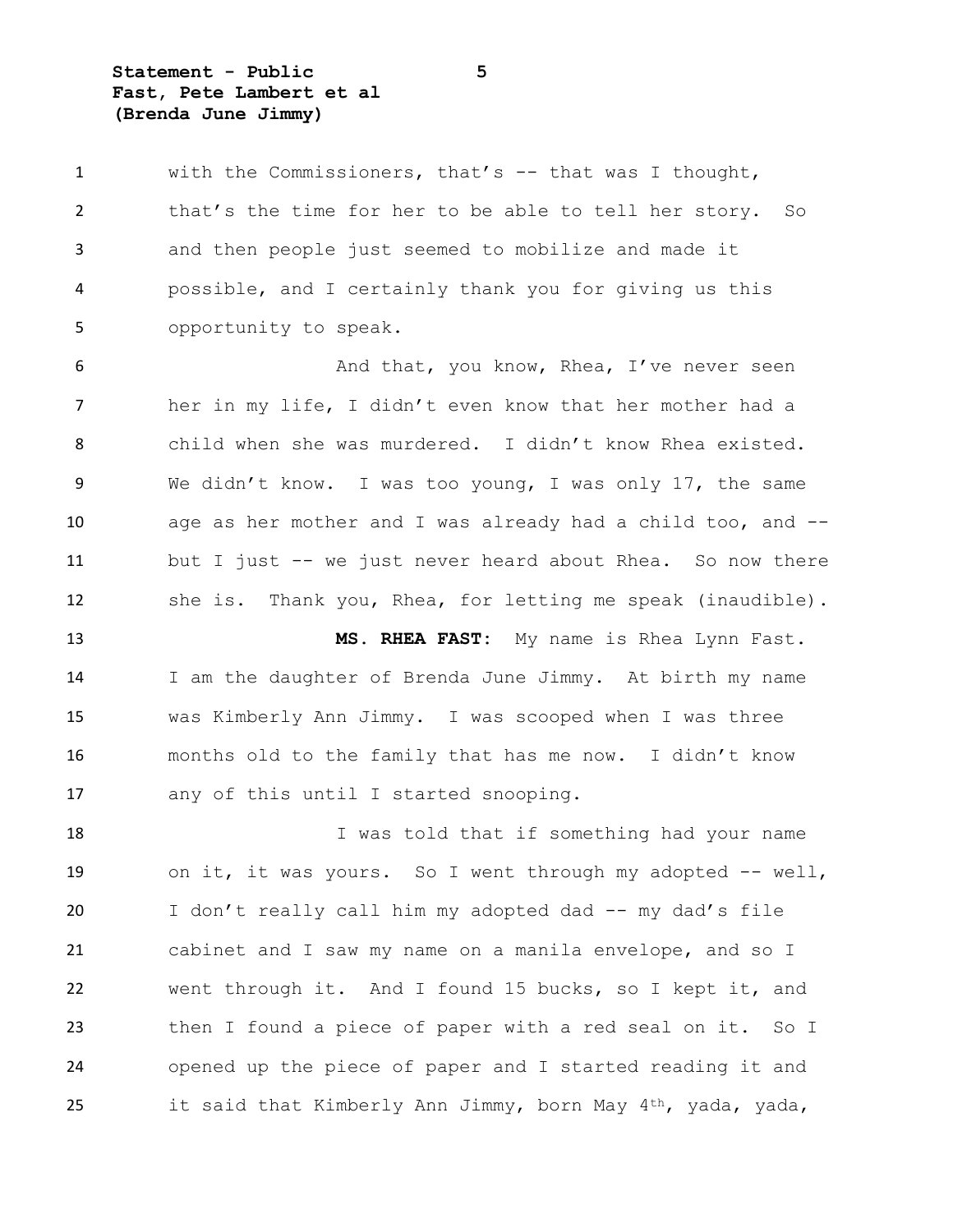**Statement - Public 6 Fast, Pete Lambert et al (Brenda June Jimmy)**

 yada. These people witnessed it, the adoption process. So I went upstairs to my dad and I said, do I have a sister? He's like, no. And I'm like, "Well, who's Kimberly Ann Jimmy?" And that's when he told me, "We need to talk." And I was 10. So for 10 years I believed I was white, trained to be white. Probably up until I was 28, I was still trained to be white. 8 I had an older daughter at my mum's age, 18. I gave her up for adoption. I just wasn't ready to parent her. And then I moved on in life and became a military spouse. And at that time Kerrigan came along and for me, and knowing, you know, what happened to my mum, now that I know every gory detail, if it wasn't for Kerrigan I'd probably be in the same place. I wouldn't be alive today. And I thank her every day, every single day. I didn't save my life, she did. She saved every ounce of it. 17 Then I had my daughter [Daughter 1], who is 21 years old. She lives in Rimouski, Quebec. She will be 21 in January. When I had her she was clinically dead at birth. They whisked her away from me and she was a little fighter. So I call her -- she was born in Honolulu, Hawaii in 1998, and I call her my heart of the ocean. Kerrigan's has always been, I love you to the moon and back, with infinity purple smarties attached. 25 Then four years later came the boy I wanted.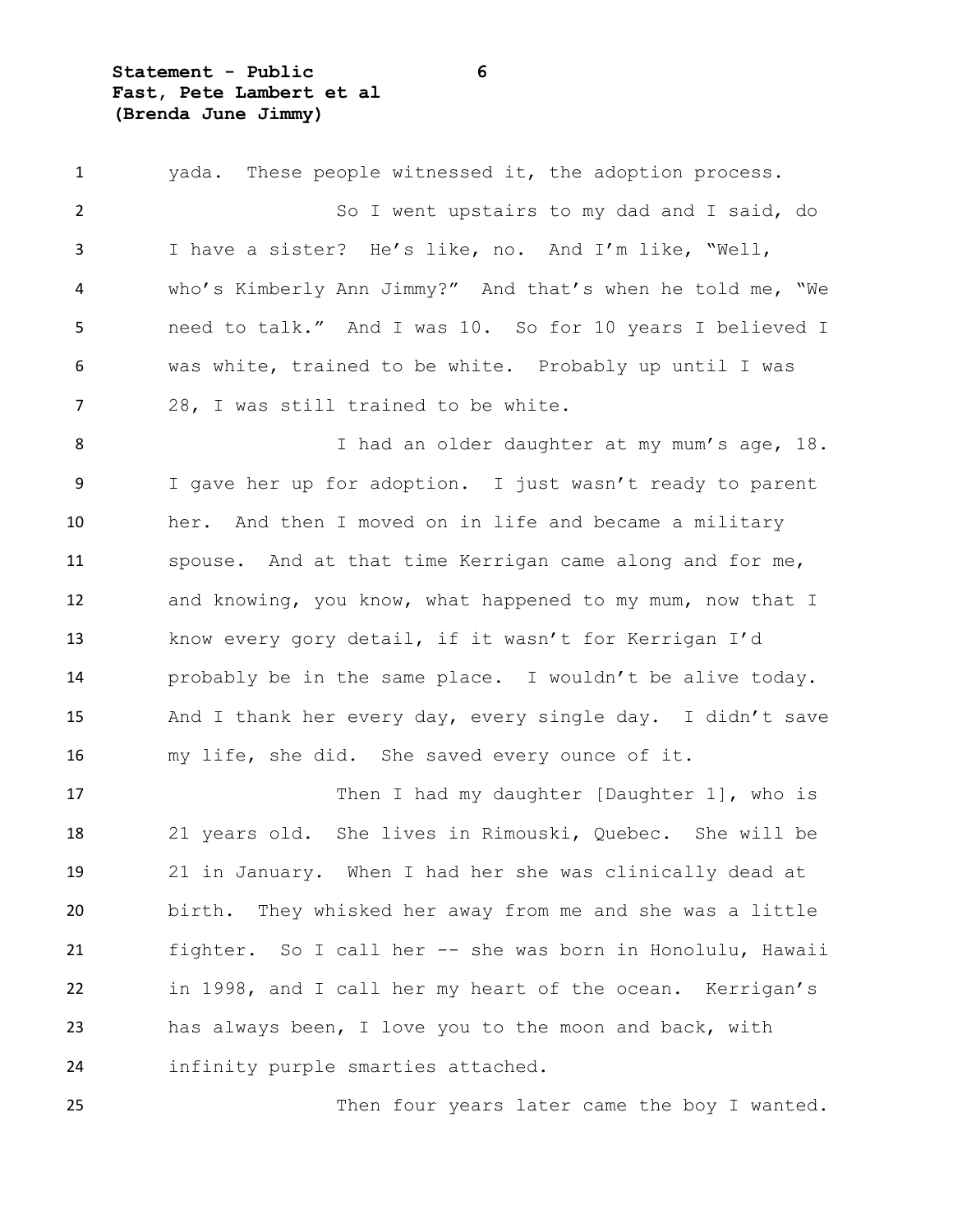**Statement - Public 7 Fast, Pete Lambert et al (Brenda June Jimmy)**

| $\mathbf{1}$   | And my girls, Kerrigan and [Daughter 1], were taken from me |
|----------------|-------------------------------------------------------------|
| 2              | because I was in an abusive relationship with my son's      |
| 3              | father. I found a way out. I was with him for 19 months.    |
| 4              | I found a way out, this was right after 9-11. I was         |
| 5              | supposed to fly out on 9-11 to Saskatchewan to meet my      |
| 6              | family, but our flight was grounded for four days.          |
| $\overline{7}$ | I climbed down three balconies, pregnant                    |
| 8              | with my son to get away. I went to the Reserve, was told    |
| 9              | the story, but wasn't told the right story. I was told      |
| 10             | different versions, to be honest, not the truth at all.     |
| 11             | But then I couldn't do it anymore. You know, I was raised   |
| 12             | in the big city and reserve life wasn't for me. But I knew  |
| 13             | I couldn't speak French, so I had to move somewhere where I |
| 14             | was close enough to my daughters that I could get to them,  |
| 15             | because they were in Quebec.                                |
| 16             | With intergenerational trauma of the abuse I                |
| 17             | took, and I can tell you I have been abused for 32 years of |
| 18             | my life, to the day. One day something -- I don't even      |
| 19             | know, something in me said I needed to know. So a few       |
| 20             | police officers, which I will not mention because they are  |
| 21             | not here -- I will mention, I will not give their names --  |
| 22             | told me to call Edmonton and I did.                         |
| 23             | And a lady called me back from historical                   |
| 24             | homicide and because I was her only child, she had to ask   |

me questions of what I knew about my mum's murder, or you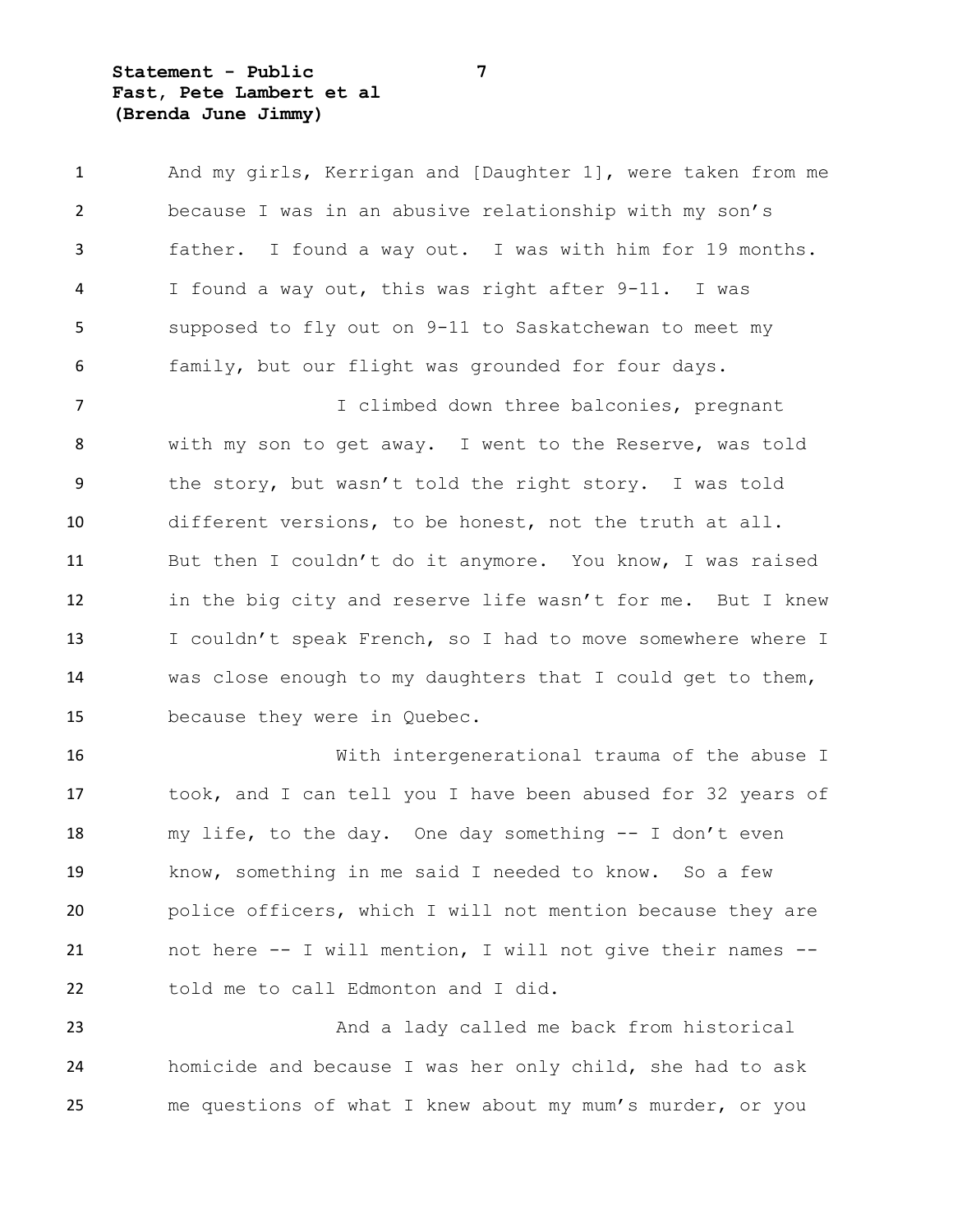**Statement - Public 8 Fast, Pete Lambert et al (Brenda June Jimmy)**

| $\mathbf{1}$   |                           | know, if I knew anything at all, because you know, we don't |
|----------------|---------------------------|-------------------------------------------------------------|
| $\overline{2}$ |                           | exhume the bodies. There was no -- I mean the closest       |
| 3              |                           | familial DNA would have been either my cousin [Cousin 1] or |
| 4              |                           | [Aunt 1]. And so, I answered the questions -- excuse me --  |
| 5              |                           | and she said, "I will give you a call. Just give me a       |
| 6              |                           | couple days to pull her file." And she kept her word.       |
| $\overline{7}$ |                           | She called me back and I can tell you by                    |
| 8              |                           | reading this, and then I can go into how it has affected    |
| 9              | me, my daughters, my son. |                                                             |
| 10             |                           | "British soldier sentenced to five                          |
| 11             |                           | years. Trevor Desmond Riddle, 20 of                         |
| 12             |                           | Bridgewater, Somerset, England, was                         |
| 13             |                           | sentenced to five years Monday in                           |
| 14             |                           | Alberta Supreme Court after he plead                        |
| 15             |                           | quilty to a reduced charge of                               |
| 16             |                           | manslaughter. Riddle, a Private in the                      |
| 17             |                           | British Light Infantry's First                              |
| 18             |                           | Battalion was originally charged with                       |
| 19             |                           | murder punishable by life imprisonment                      |
| 20             |                           | in the beating death of Brenda June                         |
| 21             |                           | Jimmy from Edmonton. The girl's body                        |
| 22             |                           | was found in the rear of an Army truck                      |
| 23             |                           | at the Oriona -- sorry -- Orton's                           |
| 24             |                           | Armories in Edmonton July 25th.<br>The                      |
| 25             |                           | solider will be released by the British                     |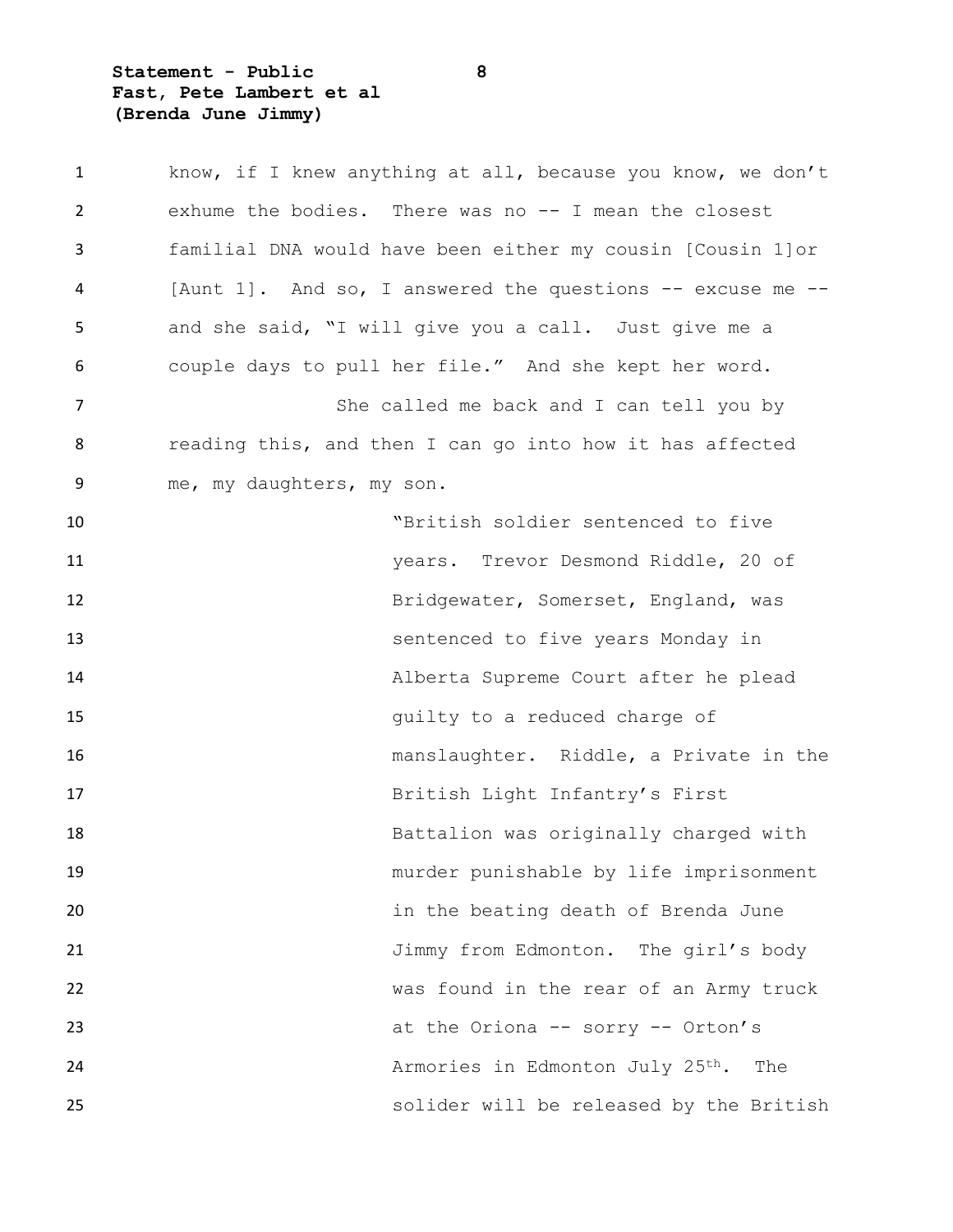**Statement - Public 9 Fast, Pete Lambert et al (Brenda June Jimmy)**

| $\mathbf{1}$ | Forces with which he has served four                        |
|--------------|-------------------------------------------------------------|
| 2            | years. At the end of his prison                             |
| 3            | sentence he will be deported back to                        |
| 4            | England."                                                   |
| 5            | "A British solider has been committed                       |
| 6            | to stand trial on the bludgeoning death                     |
| 7            | this July of a young city woman.                            |
| 8            | Trevor Desmond Riddle, 19, was ordered                      |
| 9            | to stand trial by Senior Provincial                         |
| 10           | Court Judge Carl Ross following a day                       |
| 11           | long preliminary hearing a publication                      |
| 12           | ban was granted on the evidence                             |
| 13           | introduced, preventing its release."                        |
| 14           | The detective phoned me and, you know, we                   |
| 15           | talked, and you know, she told me what tattoos she had, the |
| 16           | gas had already eaten away at her skin, so they couldn't    |
| 17           | make out what kind of tattoos they were, except her and     |
| 18           | [Aunt 1] had the same cross on the same wrist. And there    |
| 19           | was a mix up actually -- what nobody know is there was a    |
| 20           | mix up, because my mum Brenda had my aunt [Aunt 1]'s ID     |
| 21           | that night, because she needed to be 18 to get into this    |
| 22           | bar in Alberta.                                             |
| 23           | So my aunt [Aunt 1] gave her her ID and my                  |
| 24           | mum when to this bar. She was with four women.<br>Those     |

women I don't know to this day. She met -- all the girls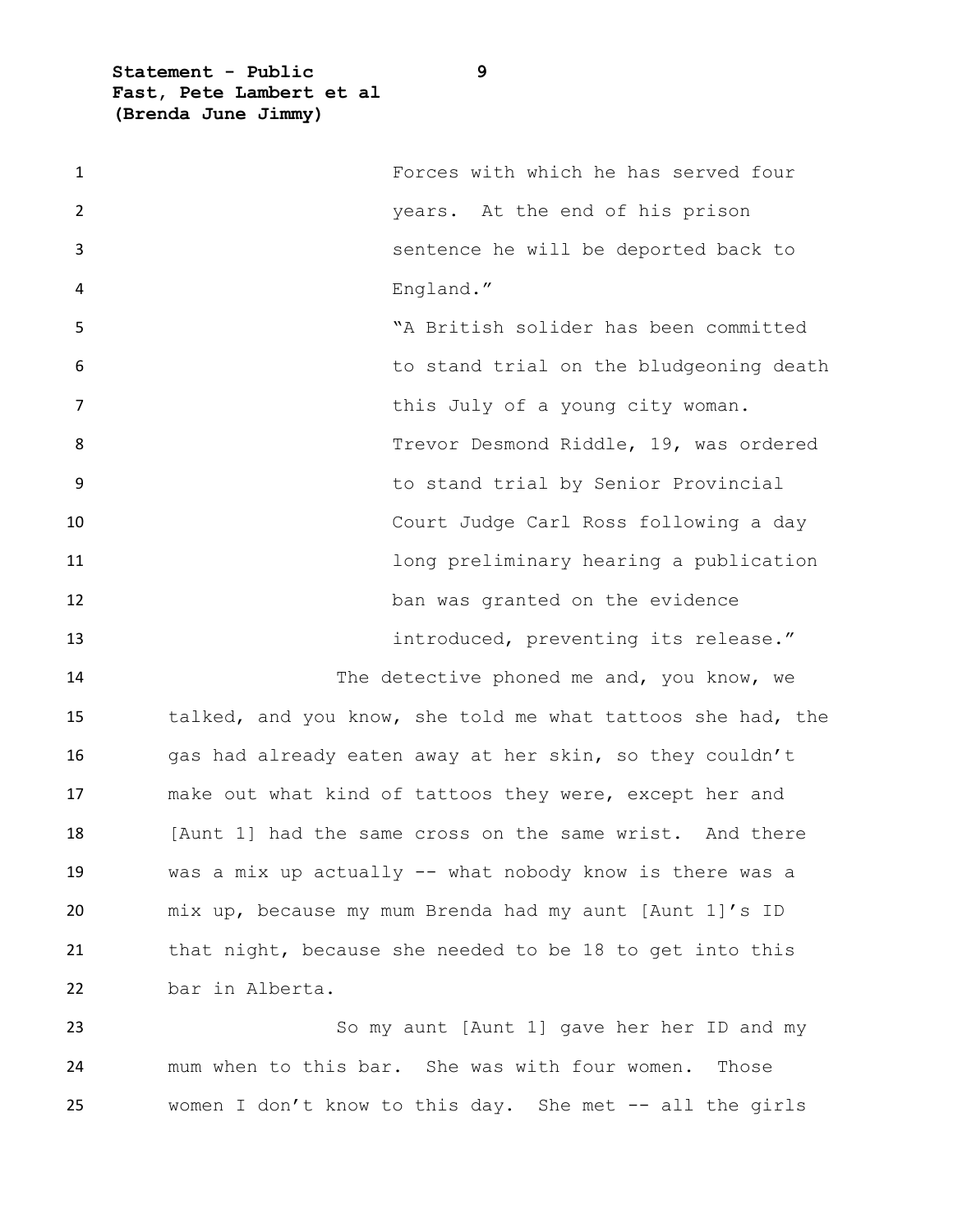**Statement - Public 10 Fast, Pete Lambert et al (Brenda June Jimmy)**

 met these Infantry soldiers and Trevor asked my mum, "Do you want to take a walk?" "Okay" she said. Without me getting the file from the Edmonton homicide, which they are more than willing to give me because I have more than proven that I am her child, and it is because of my children I don't seek to get that file. 7 As much as I want to read the names of the girls that -- I mean, there's different parts of anger, the girls that let her go, and me being a mum. 10 10 It was hard on Kerrigan, because they weren't a part of my life for 12 years, and I got sick and I was in the custody battle for my life, like with -- for Blade. So my daughters didn't see me for 12 years. I knew Kerrigan would always return home because she'd always tell me, "Mommy, as soon as I turn 18, I'm coming home." And she did. Blade, I fought for tooth and nail with everything I had, and I finally won full custody of him. The abuse that he suffered at the hands of his father. My mum -- you know, she's my little toughy, you know, she'll tell me some days, don't cry -- don't cry mommy, and she's now crying. We were robbed of a life we'll never know.

 The picture I have on our phones is the only picture we have of her. That day Trevor Desmond Riddle took apart my entire life, stole everything from me. Who I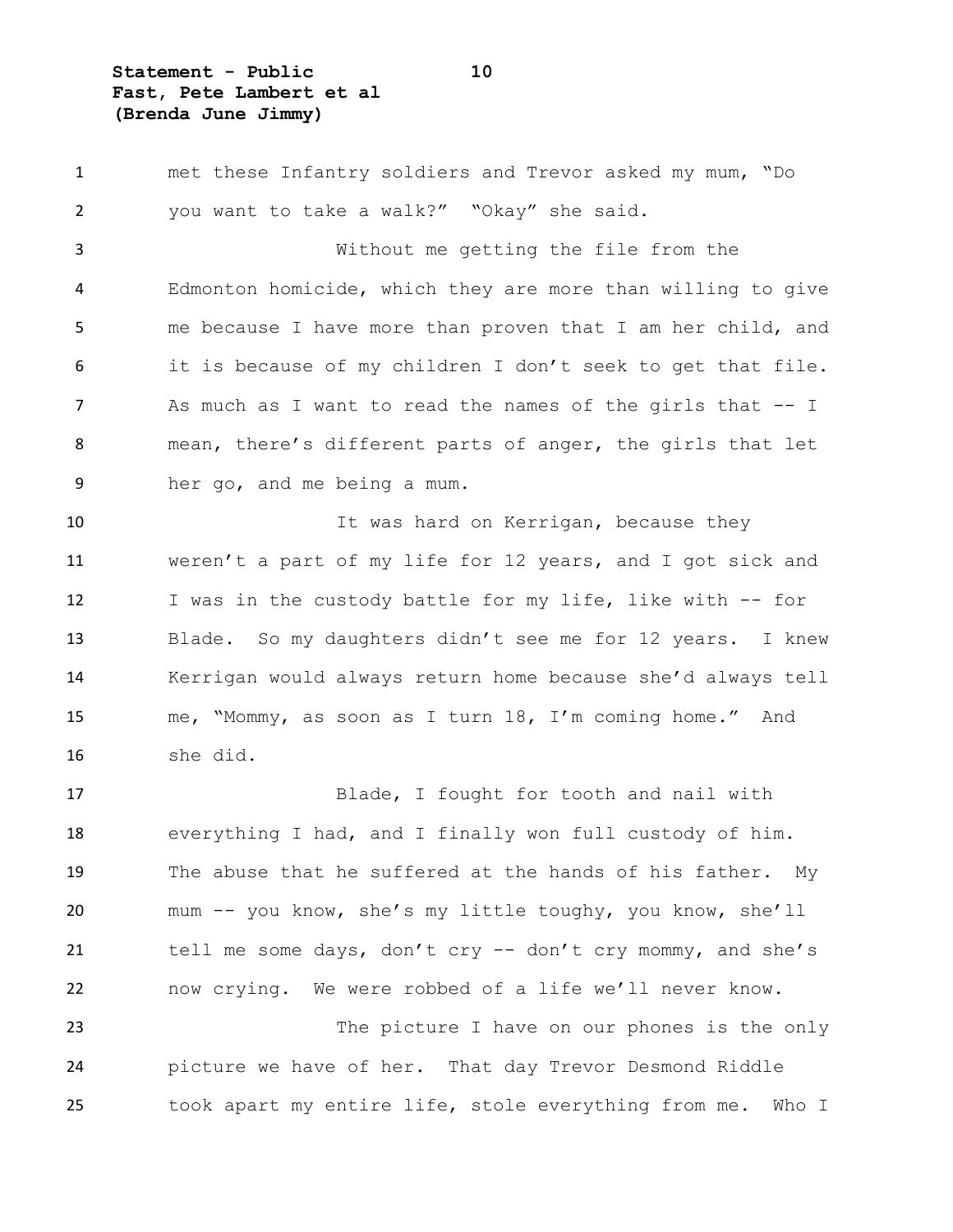**Statement - Public 11 Fast, Pete Lambert et al (Brenda June Jimmy)**

 was, who I became, to who I was becoming. Because of this (inaudible). And I try to tell my girls and unfortunately, I've pushed away my own daughter, because she was raised in a small city with maybe 5,000 people. Coming to the big city, being (inaudible). I didn't have her for that 12 years, so I wanted to hold on to her.

7 I didn't want to let go because all that came through my mind and maybe I shouldn't have taken that phone call that day. Because I was afraid I'd get a phone call, I was afraid for my phone to ring. It's not that I didn't trust her, this whole time I've envisioned her in the back of a truck. People say she looks just like me, so she looks just like my mum. And I was having nightmares for a while, and I got put on some PTSD medication.

 At -- it was my kids and I would tell Kerrigan all the time, don't go downtown. It's different than a little city. It's different than a little town. I mean, it wasn't even as big as Lloydminster, of the whole town, and not even the size of North Battleford. And wanting to protect the daughter that saved me.

21 Because even though [Daughter 1] is the fighter, she fought to stay alive and she's my heart of the ocean. Kerrigan is my miracle child. She's the 3 percent they don't tell you on the side of the birth control box. I was having my period and everything. Couldn't find her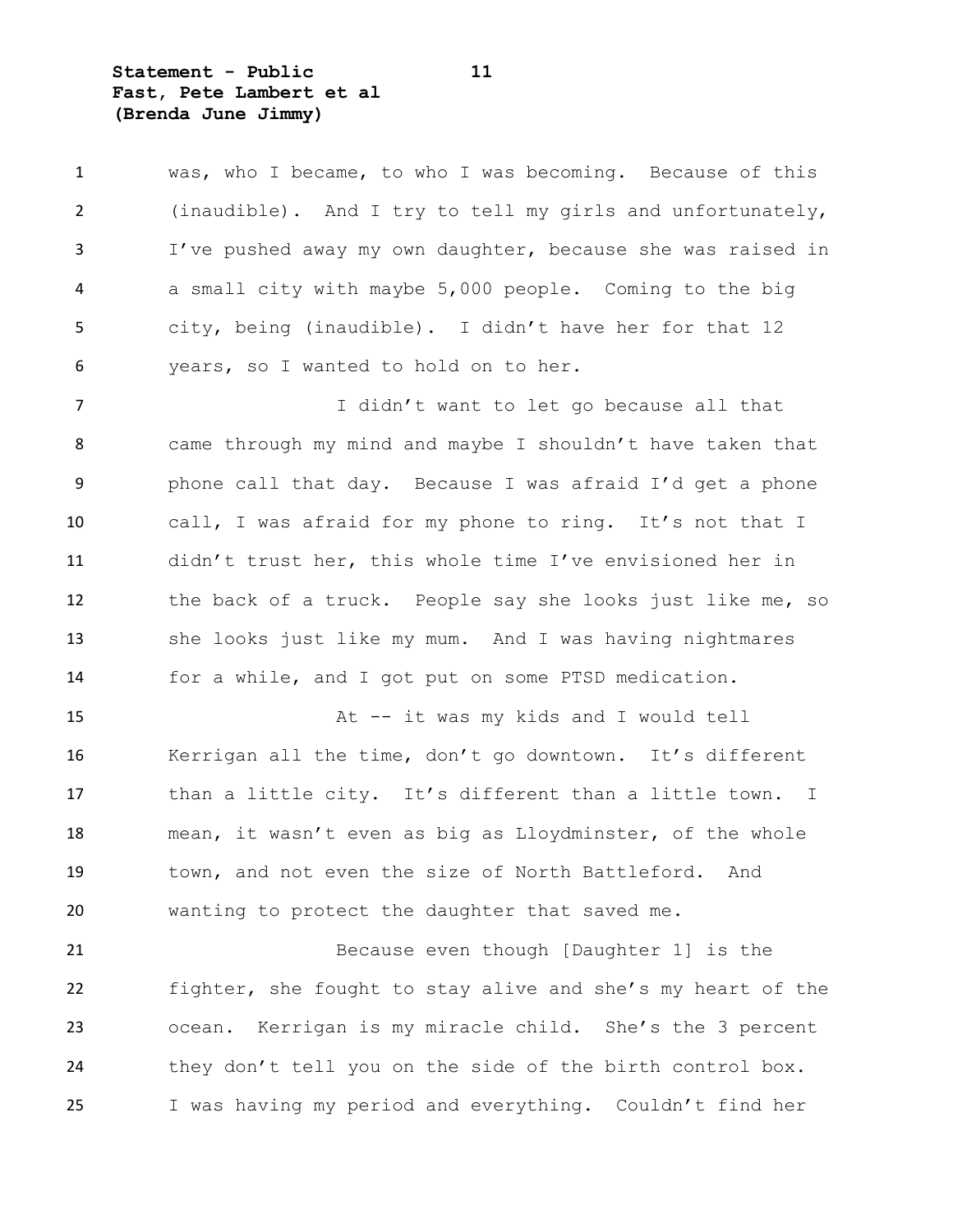**Statement - Public 12 Fast, Pete Lambert et al (Brenda June Jimmy)**

1 in bloodwork, couldn't find her in urine. So they finally did an ultrasound to find out what was going on. And I was, you know, in the room and the girl's taking all the pictures. She said, "I'll be back in a second." I said, "Okay." And then walked straight out to the radiologist, the doctor, and he's looking, and he's looking. And he says, "Well, something's going on here." I said, "What do you mean?" He turned around the computer and he says, "You're 13 weeks pregnant." 11 And that's when I knew what love was, was the first time in my life. For the first time, even though she was the size of a bean, I knew love for the first time. I was raised by a wealthy family. Blade is the only namesake to that family and with Blade -- because I was told [Daughter 1] was a boy for eight months -- and then I'm at the (inaudible) Medical Centre giving birth and -- because my ex-husband was special ops, he was a Marine. And he was in the birthing room with me and

 I think it was actually the night of the Superbowl, because they were -- it was the Green Bay Packers playing and they were all wearing cheese hats. And I thought for eight months I was told she was a boy and, no. There was this other little girl, eight pounds, 11 ounces, and looked like a monkey.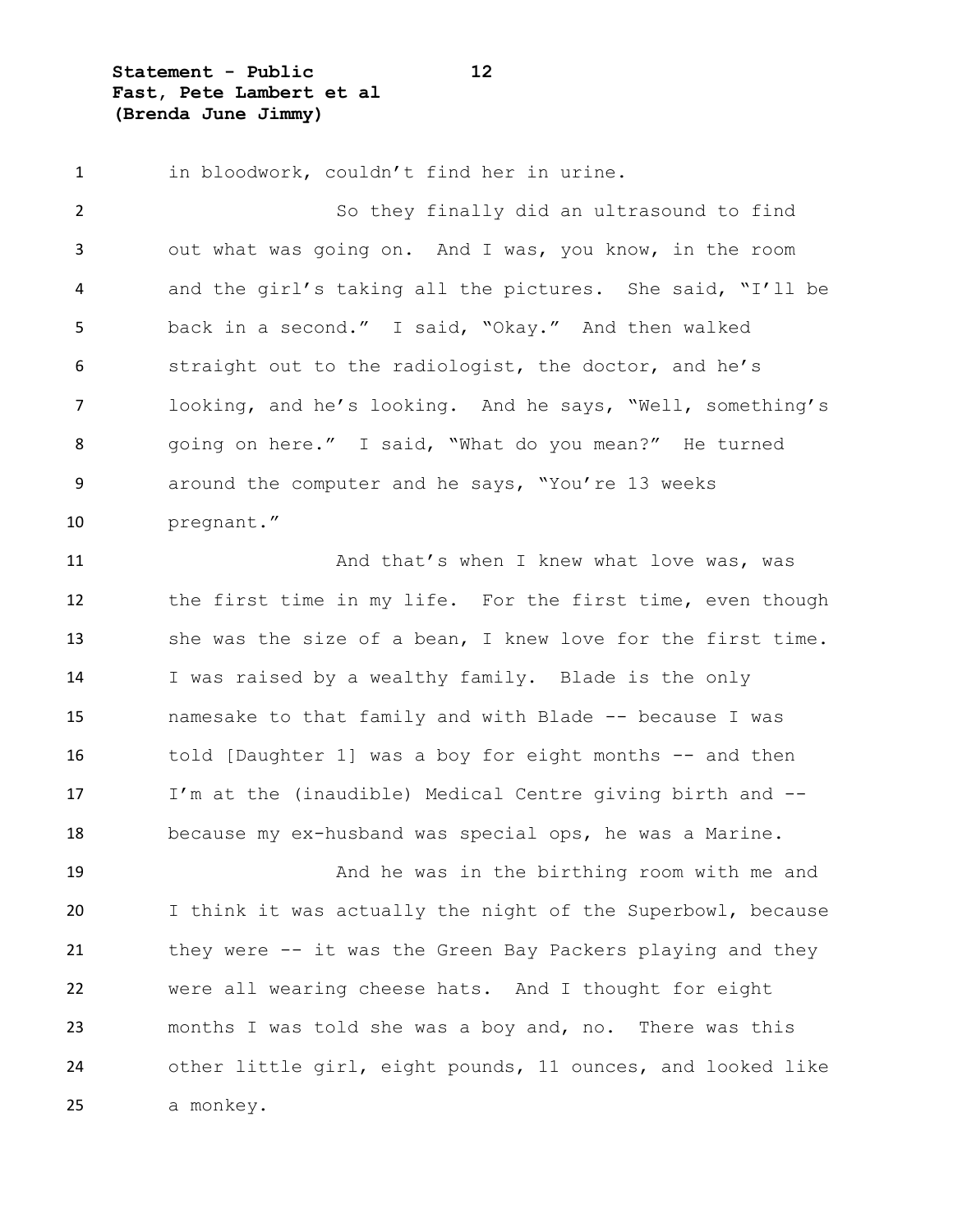**Statement - Public 13 Fast, Pete Lambert et al (Brenda June Jimmy)**

1 Then came Blade. And the saddest thing about my intergenerational trauma, because of what has happened, is my dad and I, we didn't get close until I had a boy. Because in the German world, boys are the sacred ones, women are to be in the kitchen cooking, making dinner.

7 Thave been beaten my whole life and I think 8 still to this day -- because I didn't know this story when I became a military spouse, I hadn't found them yet. And to look at your living grandfather and him ask you, you know, "What do the girls' dad do?" And I had to say, military, and here my mom was killed by a military man, Mr. Riddle. He'll be emblazoned.

 I asked the detective one question I needed to ask her, one question I needed and my kids to know, was if she suffered. And she said, "No, it was very quick." I said, "Is it true that he took half her head off with a full can of gas, jerry can?" She said, "Yes, it is." I said, "Is it true that he encased her in gas cans to conceal her body?" She said, "Yes, it is."

21 I have so much anger and so do my children, and my children do resent some of the Jimmy family because we have been lied to for 17 years. It's like I was telling my auntie and some of the other ladies I met today, you never -- I don't care who you are, you never forget the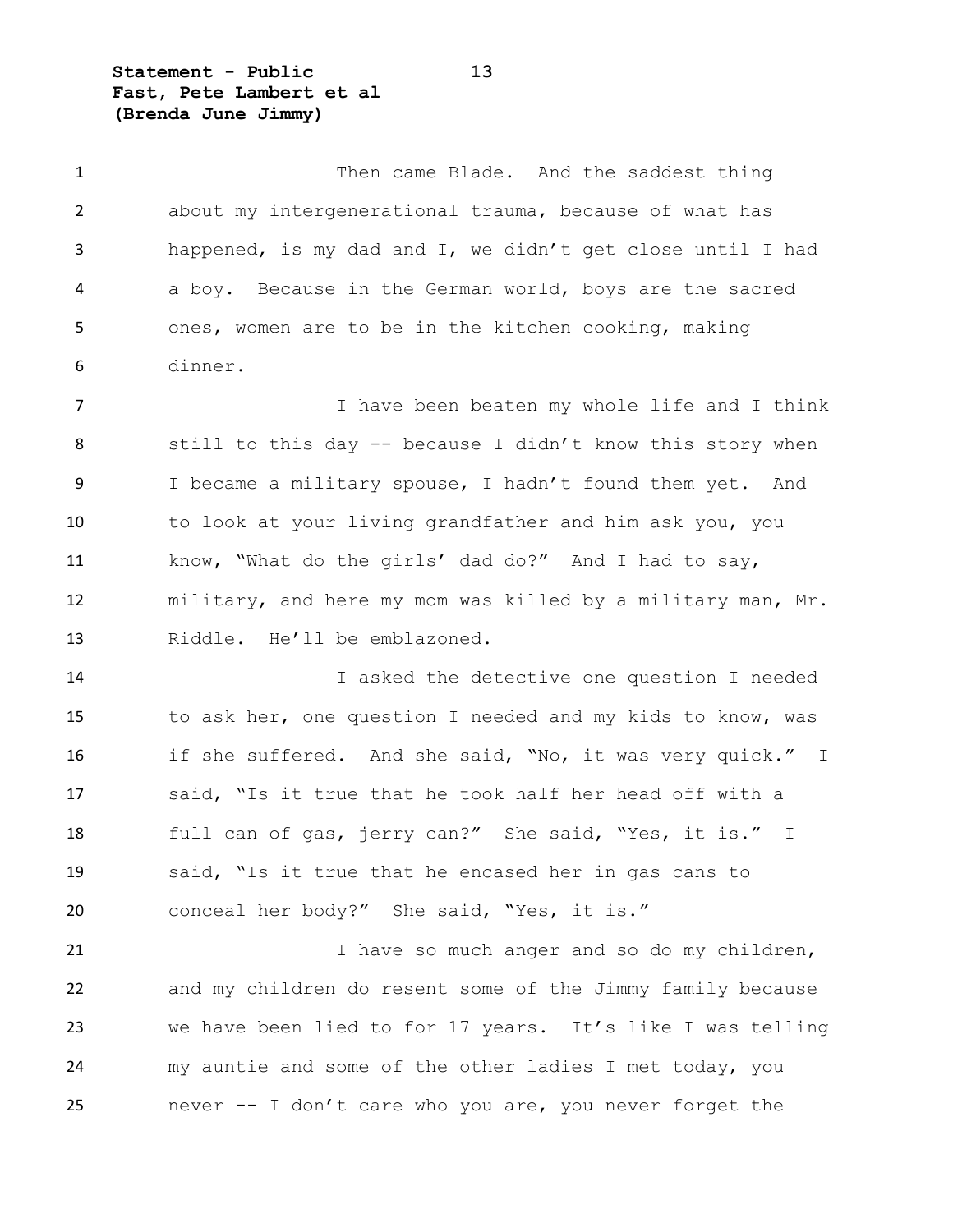**Statement - Public 14 Fast, Pete Lambert et al (Brenda June Jimmy)**

 name of the person that killed your sister, or your 2 brother. It's just not something you forget. It's just not something you'd brush under the carpet and say, "Okay. Let's move on and have another day."

5 So I had to find him on my own. My daughter was a work, I wouldn't pick up the phone. She called my 7 adopted daughter, she said take the -- kick the door down if you have to, mommy's not answering. Call the police. That day after finding out the truth. And the detective said one thing to me. She said, "Take comfort in the fact that, you know, she was you know, a strong woman." I'm like, you want me to take comfort in the fact that she was a strong woman? She said, "What I meant by --" she said, "I meant no disrespect." She said, "Please take comfort in the fact that your mother fought for her life. That that man will have scars on his body, on his face from her for the rest of his life."

 She asked me if I would like the file. And I talked to my kids about it and they said, "No, mommy, don't." For me, after knowing all this, safety is key for my kids. Especially for my daughters. You don't walk away. I don't think I'll ever walk away from it. And some days I wish there was one picture that would miraculously turn up of her holding me, or somebody finding a picture of her holding ---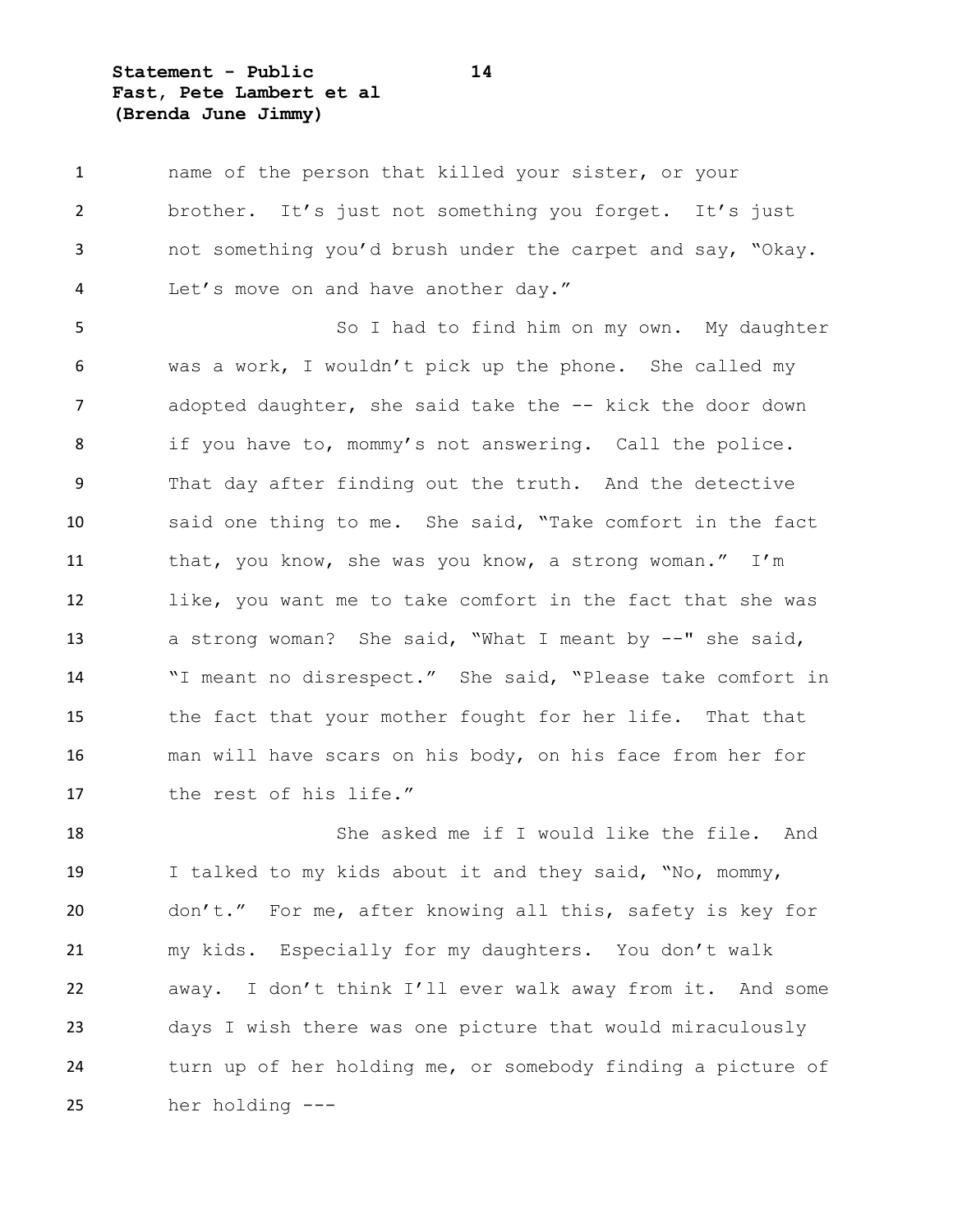**Statement - Public 15 Fast, Pete Lambert et al (Brenda June Jimmy)**

 I'm going to take a little breather and I'm going to let Kerrigan speak. **MS. KERRIGAN FAST:** I never knew about having a grandma that was murdered until I moved home in Ottawa four years ago. When I was with my dad, I never knew I had a family in Saskatchewan. I never knew that -- I knew I was Native, but I didn't know what it was about. 8 I learned everything when I got here four years ago. About the huge family that I have back home, about my culture, and what's in the culture, how it works. 11 And then my mum told me that she was adopted. I knew she was adopted, I didn't know for what

 reason until she told me four years ago. When I found out that my grandma was murdered it hurt like hell, even though I didn't get the chance to meet her because this guy was selfish and murdered her because she said, no.

17 When my mum found out why, like she said, I was at work. I left work to come to the house and I called the police because mentally, she was breaking down. Then she asked me if it would be a good idea if she got the files and I said, "No, because look at you now. You don't even know the details and in those files, there will be pictures, more details than what you already have, which is going to hurt you even more." I'm like, "You have the details that you wanted. You wanted to know who did it and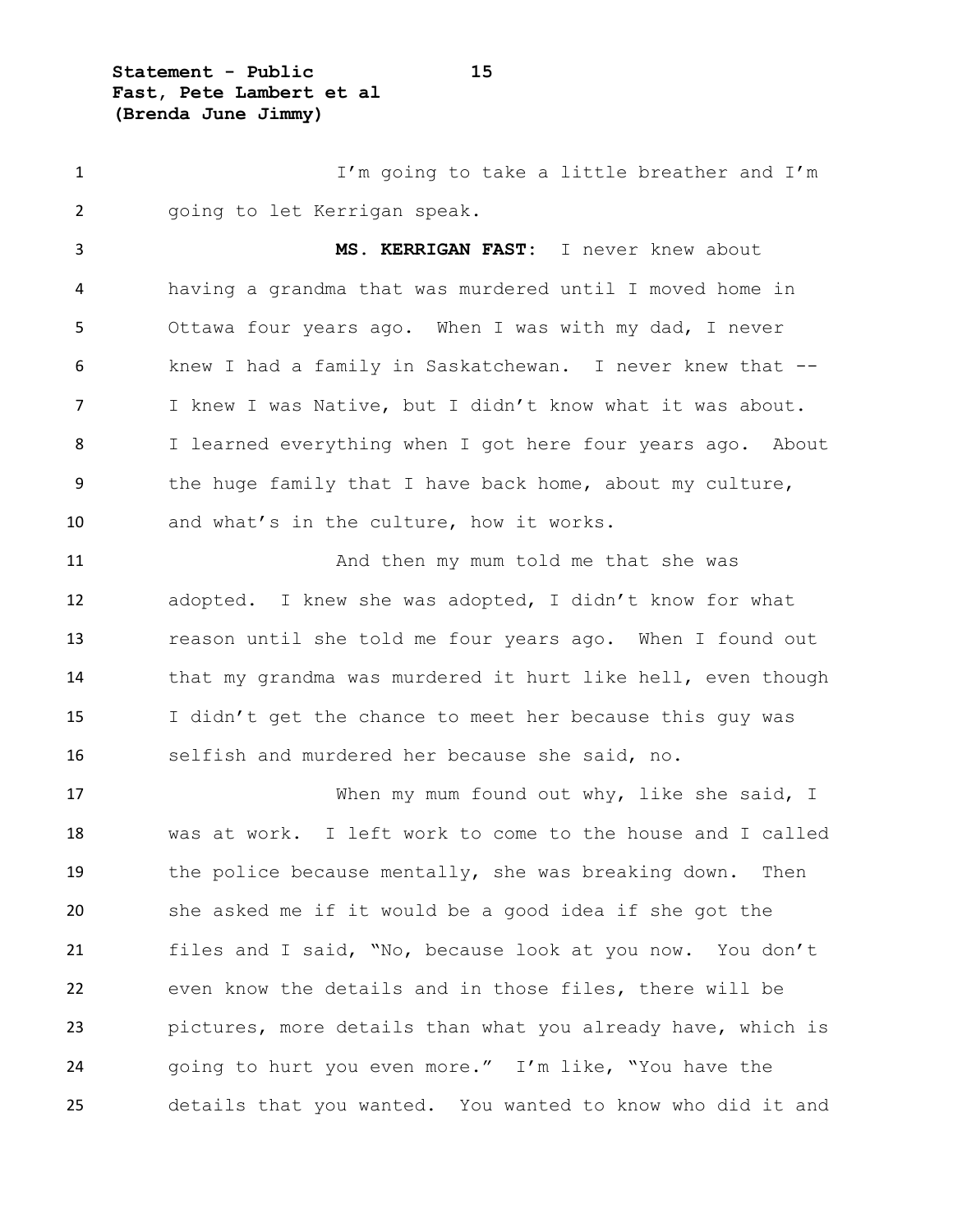**Statement - Public 16 Fast, Pete Lambert et al (Brenda June Jimmy)**

 why." I told her she didn't need the pictures because it was just going to make everything worse. Even though in the situation that we didn't get files, it made everything worse for her. Because then

 the detective gave her all the information. She looked up the guy and it went as far as she contacted him, telling 7 him that he took away everything from her, a mother, a grandmother, a sister, and aunt. And she went through hell in her whole life.

10 And even when she said that she was protecting me this whole time, I realized it one night in the summer. I went to the bar with my friends and I was drugged. I found myself in the hospital the next day, didn't know how I got there, didn't know how I called the ambulance myself. And that's when I realized that my mum was doing everything in her possible way to prevent anything happening to me.

 I was being selfish. I was telling her, "I'm 22. I'm old enough. I know what's going on. I'm not stupid. I'm going to be safe." And after that night I 21 realized it takes one little thing to turn your whole life around. When I was at the hospital the doctor said if I had more milligrams of whatever I had in my system that would have been it. I was on oxygen, heart monitors, all night. I was passing out. I stopped breathing for a few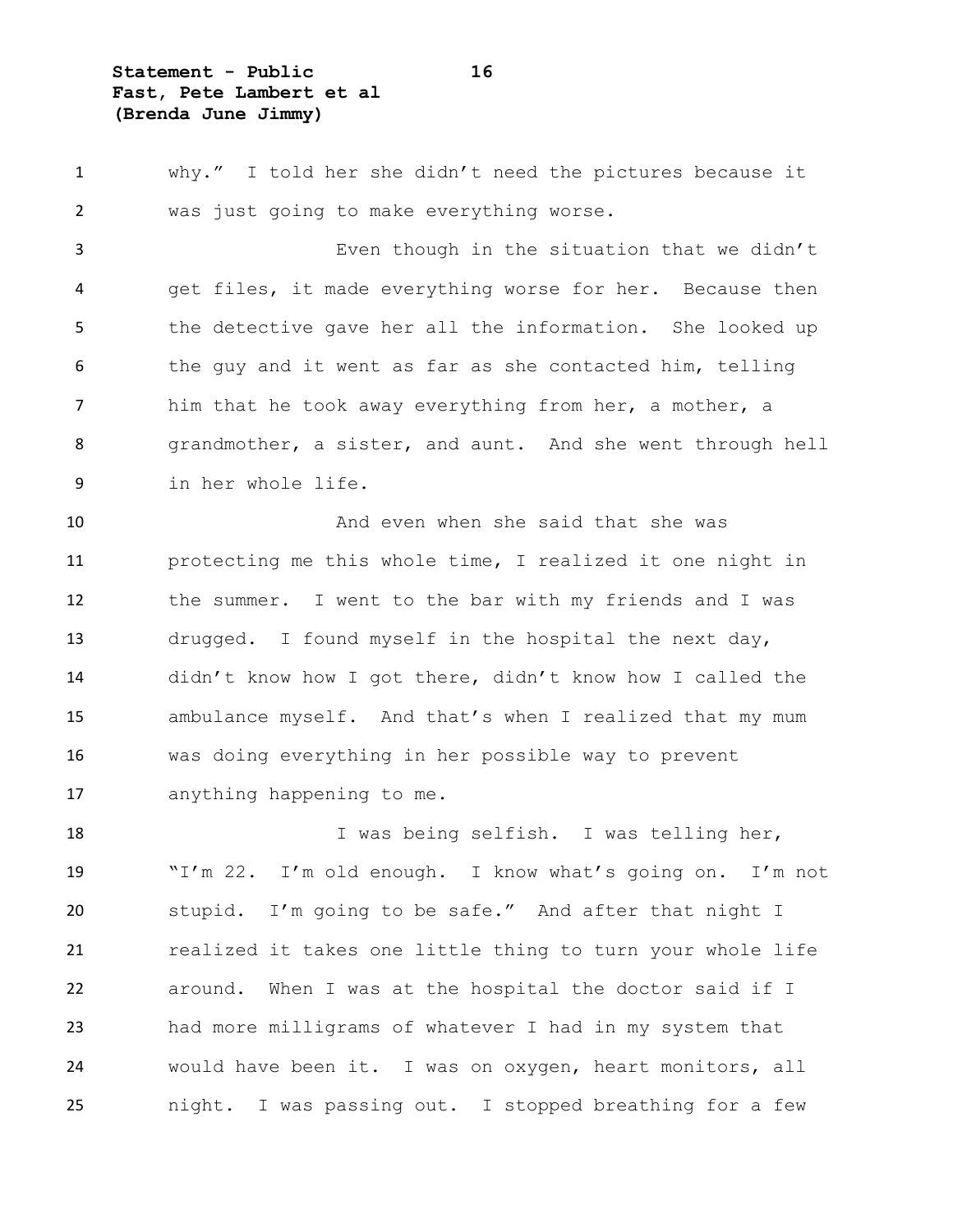**Statement - Public 17 Fast, Pete Lambert et al (Brenda June Jimmy)**

 minutes and like I said, if it would have been more -- a few more milligrams of what I had, that would have been it for me.

 And that was the first time I've ever went to that bar, and the last. I've been to bars since I was 17 and nothing has ever happened like that and when that happened, I realized -- I look at my friends, I'm like, now I know why she was so protective of me going downtown with people I don't know. Because that night I went to a bar -- 10 I went to that bar with people I don't know. I knew my friend which, it was her birthday, everybody else in that group, I did not know.

 Even though I don't live with her anymore, we've been through hell and back for the last six, seven months. I so want to thank her for everything that she's done and keeps doing, and protecting me, even though I'm being hard-headed. It's coming to the point that I'm realizing that people do mistakes, you can't prevent the mistakes that you do, but you learn from them.

 I always told her -- I always thought since I've been home, why is it so hard for her knowing that someone killed her mother? Why is it so hard even though she didn't know her? And that answered my question. It's because the guy robbed her from her life. Robbed us from a grandmother.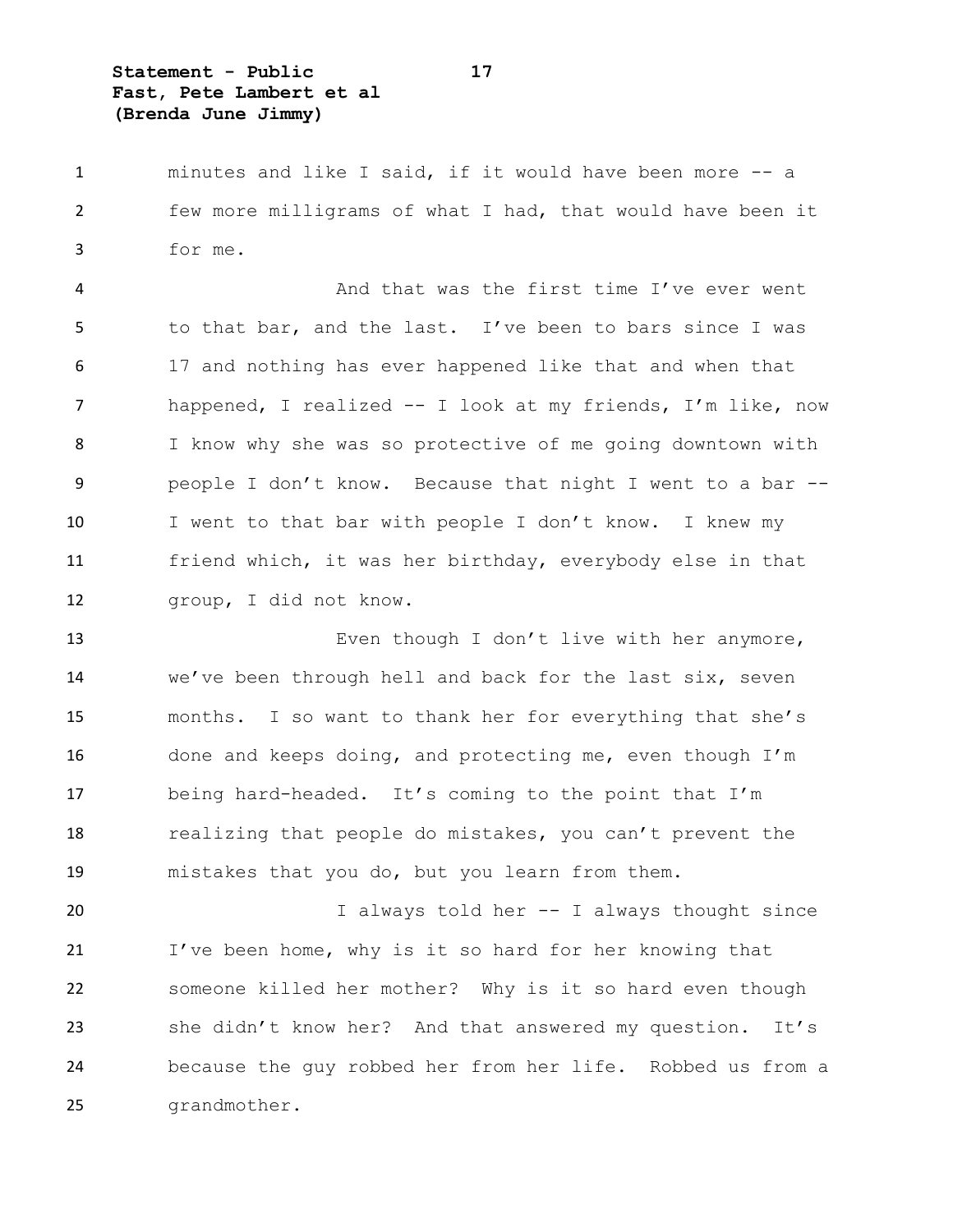**Statement - Public 18 Fast, Pete Lambert et al (Brenda June Jimmy)**

deserve to die.

1 And I don't mean to say this being mean, or non-sentimental, but if that didn't happen, she wouldn't have had us. She wouldn't have had the life and the children that she has now. She would have had a different life. Even though it's hard to say, things happen for a reason. Even though it means losing someone. If there wasn't for that moment, she would not have the children 8 that she has now and the support that she has now from everyone. 10 And even though I didn't meet my 11 grandmother, every year, everywhere -- every year we go to the beach and lay down flowers in the river and say hi to her. Every year we celebrate her birthday and her death by going to the river and putting roses in the water and just watching them go away, because my mum did not have a chance 16 to say goodbye. Nobody had the chance to say goodbye. 17 The guy that did this will have this on his consciousness for the rest of his life, even though he wants to deny it or hide it. He killed someone that didn't

 **MS. RHEA FAST:** When Kerrigan went out that night, I knew she was lost the next day on the phone when I talked to her. She was hanging out with a girl that Kerrigan was 28 times too smart to be hanging out with. And for me, I have one man and Kerrigan has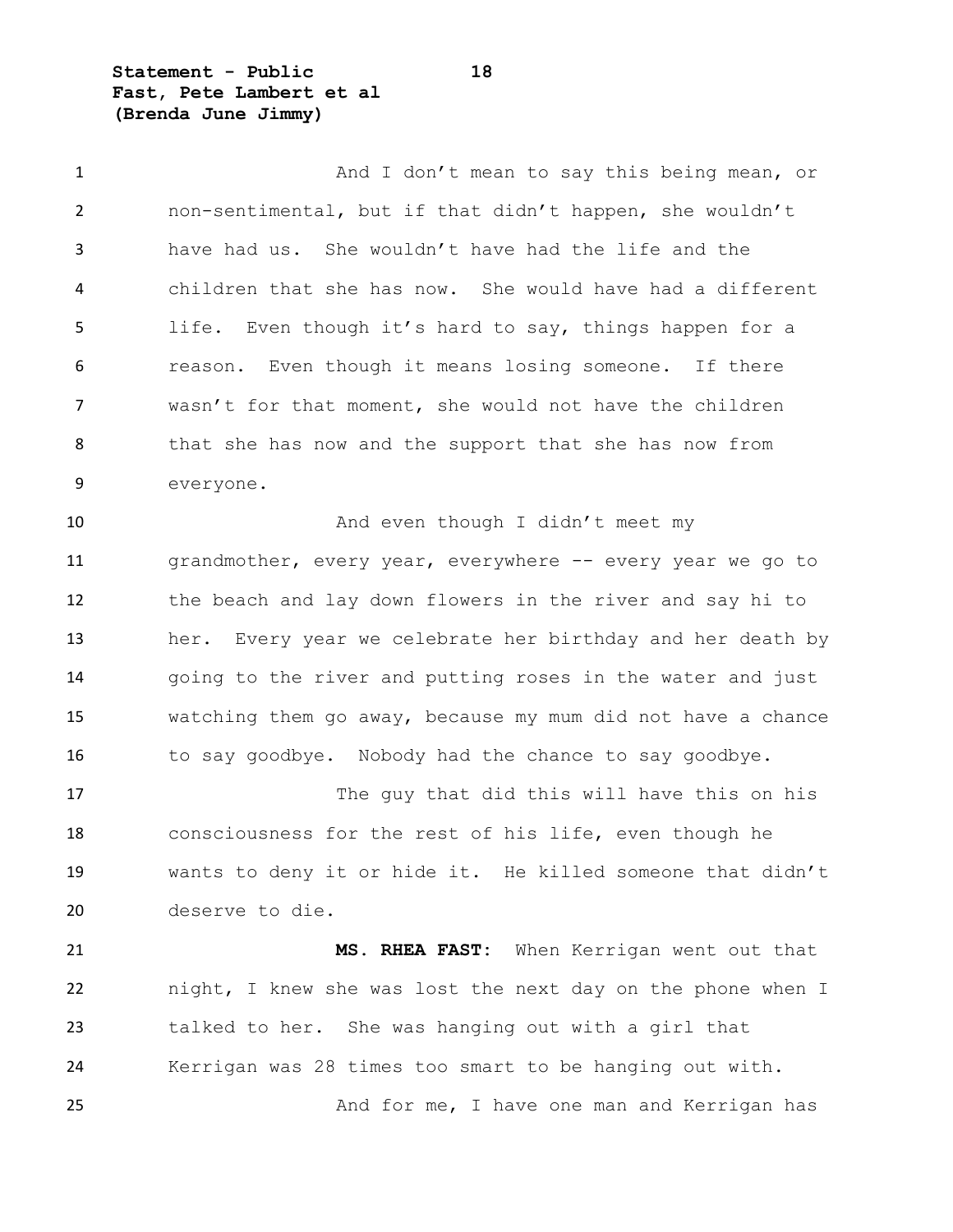**Statement - Public 19 Fast, Pete Lambert et al (Brenda June Jimmy)**

1 thanked him, who literally, literally saved my life. And he was Chief of the Whitefish Police Department in Montana. It was 1989 and that was the day I almost died. Three men had taken me while I was walking home from a friend's. They shoved me in the trunk of a black car, did everything possible to me on the way to Montana that they could. I was broken, battered and bruised, bloody, and they made one mistake. I told them I needed to go to the bathroom, and I knew that the bathrooms were behind like, where the (inaudible) and I saw an emergency exit and I ran across the street to a drugstore. Blood everywhere. Blood in between my thighs. And I looked at the lady and I said, "A police station." She said, "We have stairs leading to one right here." And 28 years later I find him and thank him for getting me home even though I was already out of the house by then, he still got me home to my family. I thank him to this day, and if it was not for him, and if it was not for her, there would be no me. Your turn sporty. **MS. KERRIE REAY:** Here you go, Blade. **MR. BLADE FAST:** Since my mum had my sister Kerrigan she has -- and then had my sister [Daughter 1], and then had me, she's done everything possible for us. As my sister previously stated, she's hard-headed and stubborn, but so am I. As my mum previously stated, I was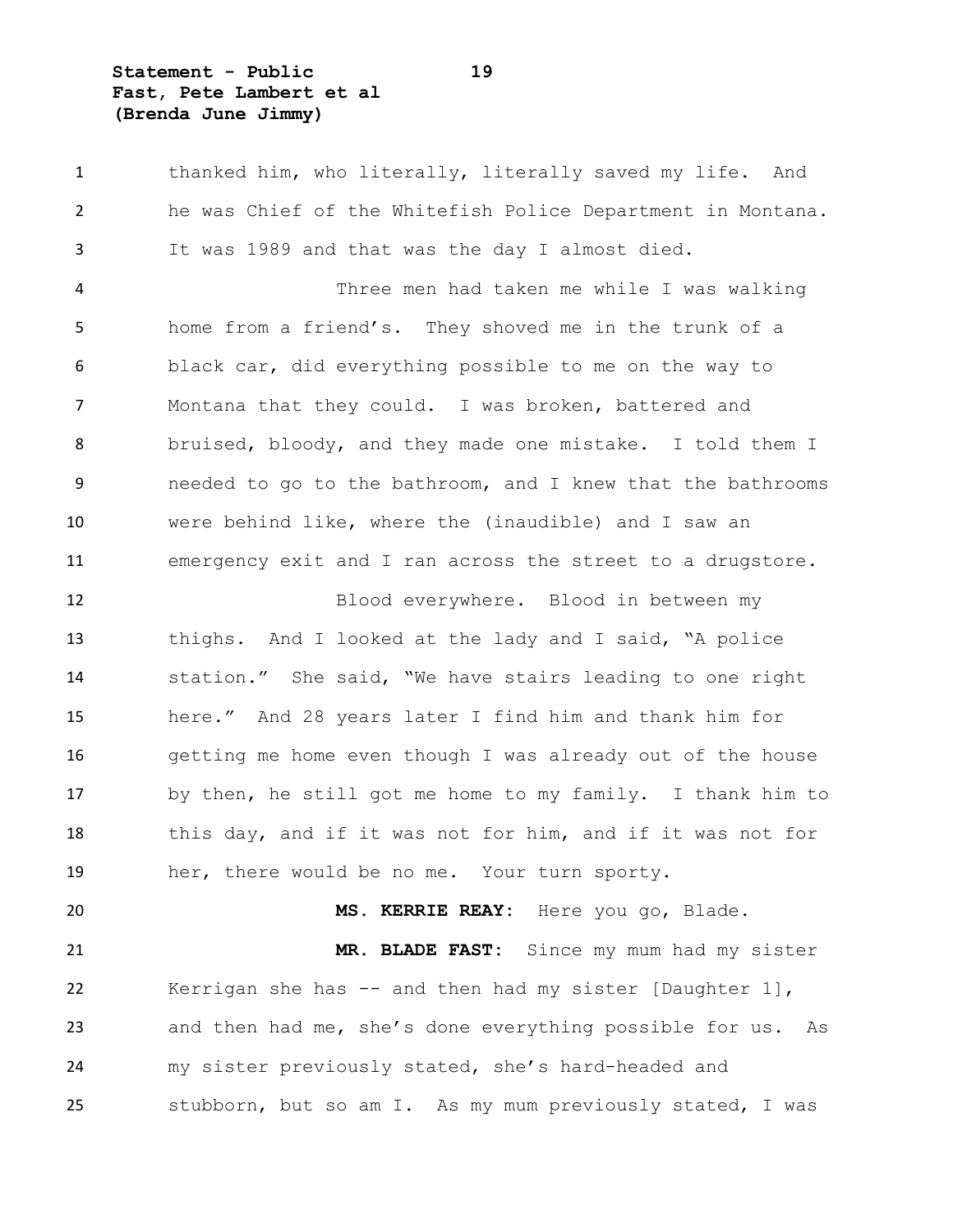**Statement - Public 20 Fast, Pete Lambert et al (Brenda June Jimmy)**

 abused by my father, as my mum was abused by her dad as well.

3 When I was around two or -- around two, I asked my mum, "Where is my dad?" That night he called, and when I was nine if it wasn't for me screaming and telling him I wanted to go to a foster home, I wouldn't be alive. If it was not for my mum's help, I would not be here. 8 And I was in fostering for two and a half years, went through a rough patch, then my sister came home. I was cliché sibling rivalry. I got jealous and then I learned the hard way by getting placed back into a group home, and learnt that she didn't have my mum for 12 years. That she didn't know about the culture. She didn't have her little baby brother. She didn't know anything,

and she didn't have my mum and I did for my whole life.

16 And then I'm starting to also realize now 17 that if it was not for my sister, my mum would have not had me and would have not had my sister [Daughter 1]. And if it was not for my mum helping me through the post-abuse that I suffered from my father, I'd also not be here. And 21 if it was not for my sister Kerrigan, I would not be here. And if it was not for my other sister, [Daughter 1], I would not be here.

 Yes, I'm stubborn and sometimes ungrateful to all three of my family members. I'm slowly starting to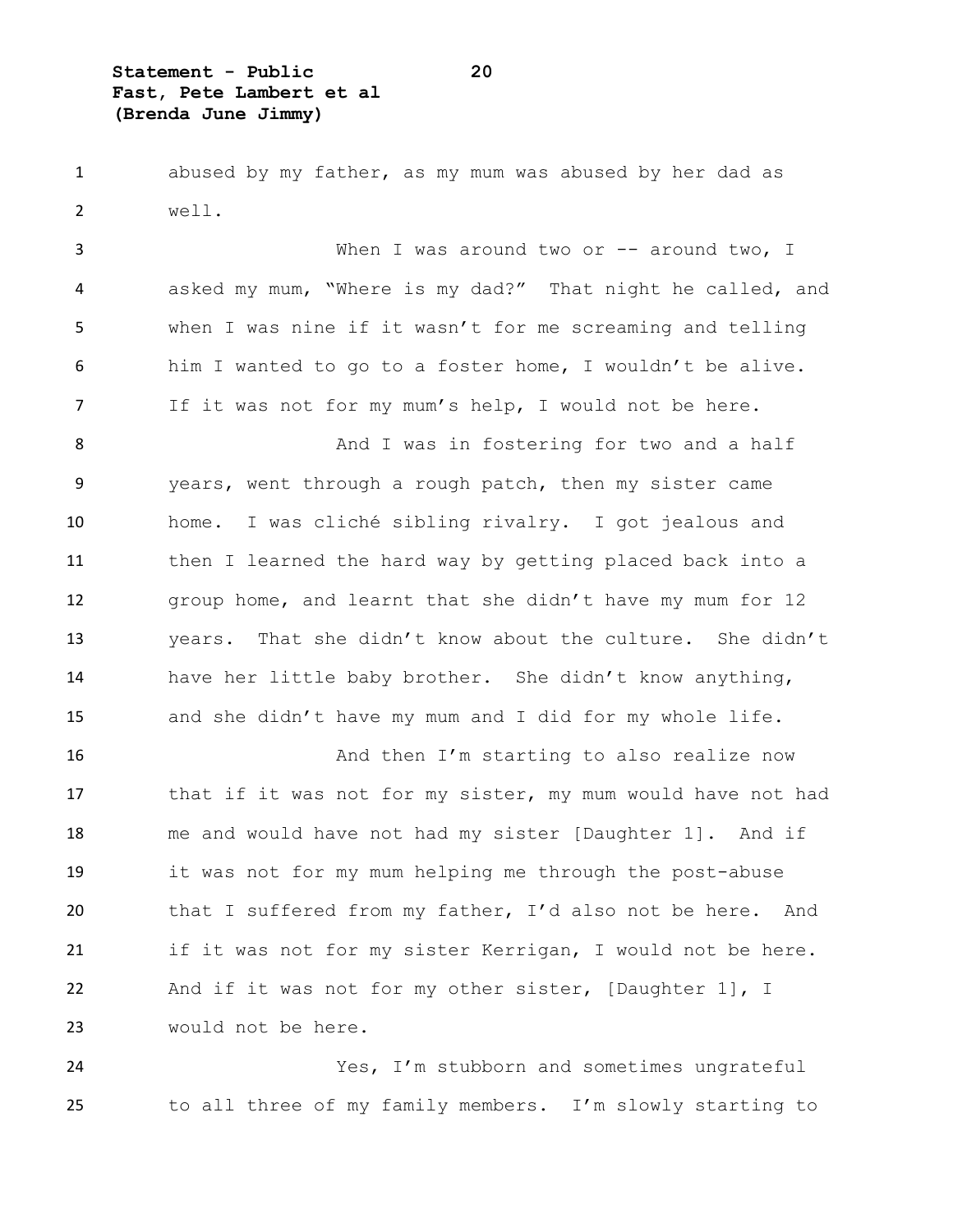**Statement - Public 21 Fast, Pete Lambert et al (Brenda June Jimmy)**

| $\mathbf{1}$ | realize now that they've been the only three people that    |
|--------------|-------------------------------------------------------------|
| 2            | has supported me through everything and an officer that my  |
| 3            | mum said previously, that I'm not going to mention, who has |
| 4            | supported us through everything that has happened, past,    |
| 5            | present, and what I may need in the future. But the         |
| 6            | officer stated that the officer would always be in our      |
| 7            | lives today. And this was four years ago.                   |
| 8            | MS. RHEA FAST: And that's why me and my                     |
| 9            | kids, my daughters, I didn't know my daughters were being   |
| 10           | hit until Kerrigan came home. I had no clue. And it         |
| 11           | wasn't by Kerrigan's dad, it was by her stepmom.            |
| 12           | MS. KERRIE REAY: Can we take a break?                       |
| 13           | Blade is looking for a break. Do you want to stop or keep   |
| 14           | going? It's 7:40.                                           |
| 15           | --- Upon recessing at 7:40 p.m.                             |
| 16           | --- Upon resuming at 7:46 p.m.                              |
| 17           | MS. KERRIE REAY: Okay. We are back on the                   |
| 18           | record. It is 7:46 and for the record Loretta Pete Lambert  |
| 19           | has left as she has another commitment and Rhea, I invite   |
| 20           | you to -- when you are ready ---                            |
| 21           | MS. RHEA FAST: Well, I left off -- one                      |
| 22           | thing I told myself when I had my kids, that I would never, |
| 23           | not in a million years hit them, because I didn't want to   |
| 24           | be like my dad. Then when I found out -- when I picked      |
| 25           | this little one up in Montreal, I hadn't laid eyes on her   |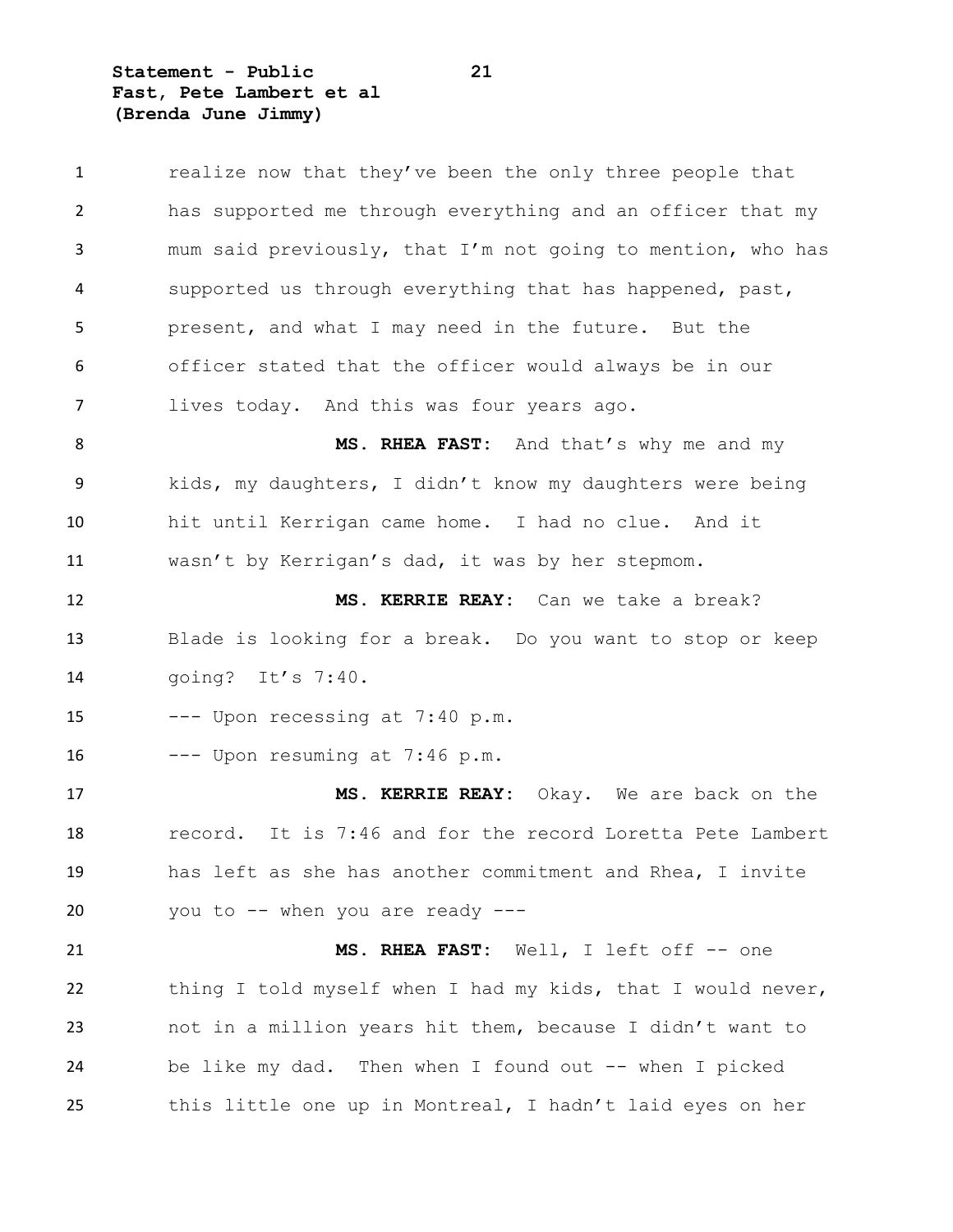**Statement - Public 22 Fast, Pete Lambert et al (Brenda June Jimmy)**

1 in 12 years, off the bus comes this little girl, five foot two. I was so proud. I just looked at her. I said, "She's mine."

 Then her and I got into an argument one day and to this day I forget what it was over. I think it was either because she couldn't get a dog or she couldn't get a 7 cat, but it was something. And she laid it out all -- she laid it out there, all of it. Swearing at me, "Where have you been? Why no phone calls?" At that point in time, that's when I had to tell them I was sick and that I had to fight for Blade because Blade had no one else to fight for him.

 I crawled in between her little legs and the hardest thing to do is ask a child for forgiveness, 15 forgiveness that I wasn't there, but I made her a promise. You now, she -- she's stubborn because she's like me. Okay, maybe they're all like me. But her the most, characteristics in her are to a tee, if you even look at us. Like, my tattoo guy down the street, he'd never met her before and she went in and he goes, "I know whose kid 21 that is."

 And asking for forgiveness from your children because you weren't there, because you were thinking you were doing the right thing for the other one, and then finding out your little girls were being abused,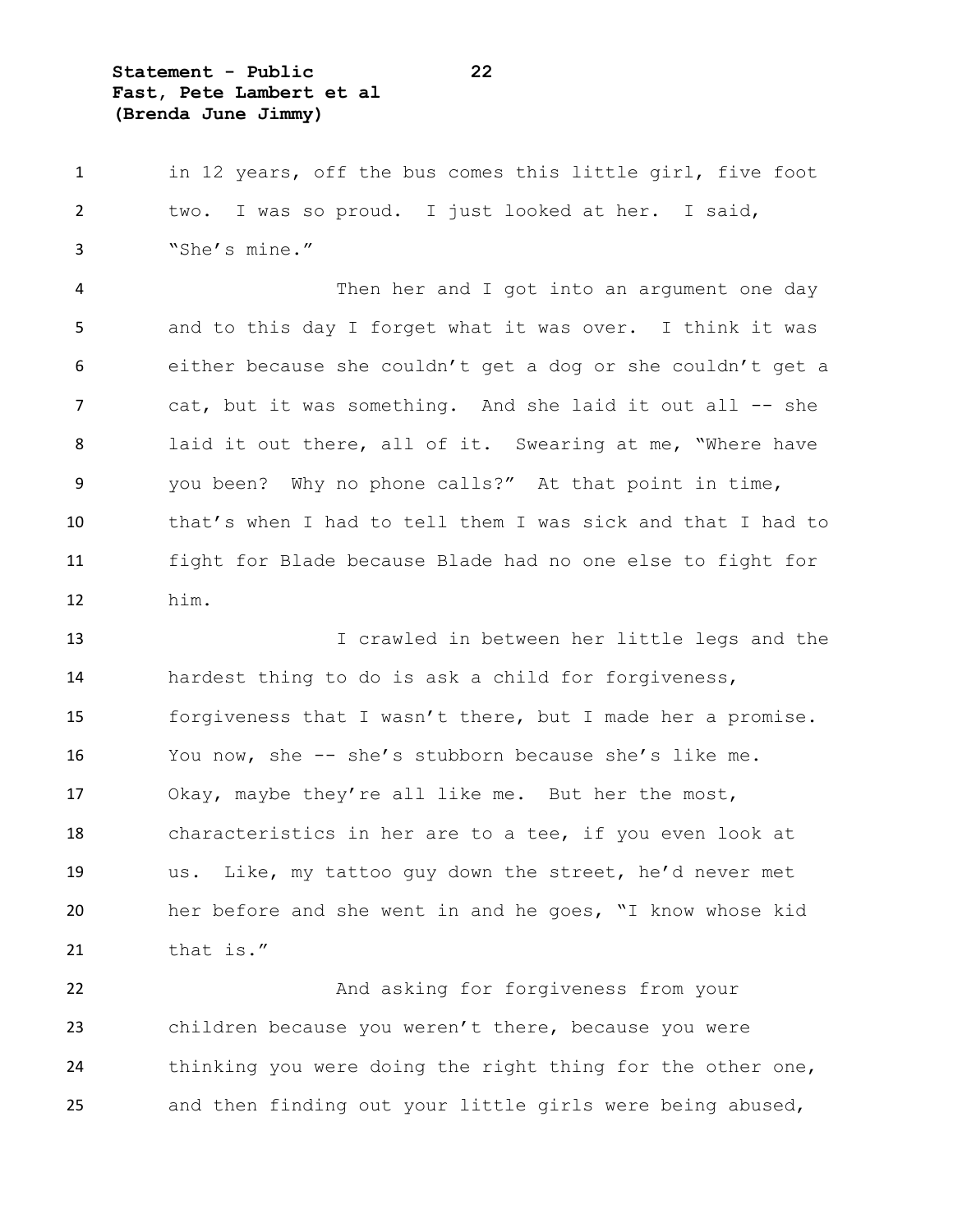**Statement - Public 23 Fast, Pete Lambert et al (Brenda June Jimmy)**

1 and thrown over couches, chairs, tied to a chair. A daughter at 14 that I couldn't be more proud of, youngest soccer coach ever, and she didn't see one dime of that. So when I knew Kerrigan -- I knew her, you know, her 18th birthday was coming up. I was engaged at the 6 time. My ring had an insurance policy with it. And she said, Mommy I just want to finish out my credits here and then I'm coming." And I said, "Okay, baby. You let me know." But then I took out my knees at Calypso and she came home early. 11 And I knew I had to provide for her for

 three months until she could get OHIP. So I took that diamond ring and the insurance policy, brought it back to the jeweler, got the money put back in my account and I didn't look back. I knew I had to pay for her medical, all her doctors visits, all her medicine, until we could get her Status Card back on track.

**And my dad and I don't always see eye to**  eye, and my kids are, you know, quite angry with him that, you know, he's seen my oldest daughter more than he's seen them. But he's the one who told me the day that you can apologize to your child -- and it wasn't even something I did wrong, it's because of who I was with.

24 And with Blade, a 10 pound, 11 ounce nugget, and I'm finding out he was abused. I will personally tell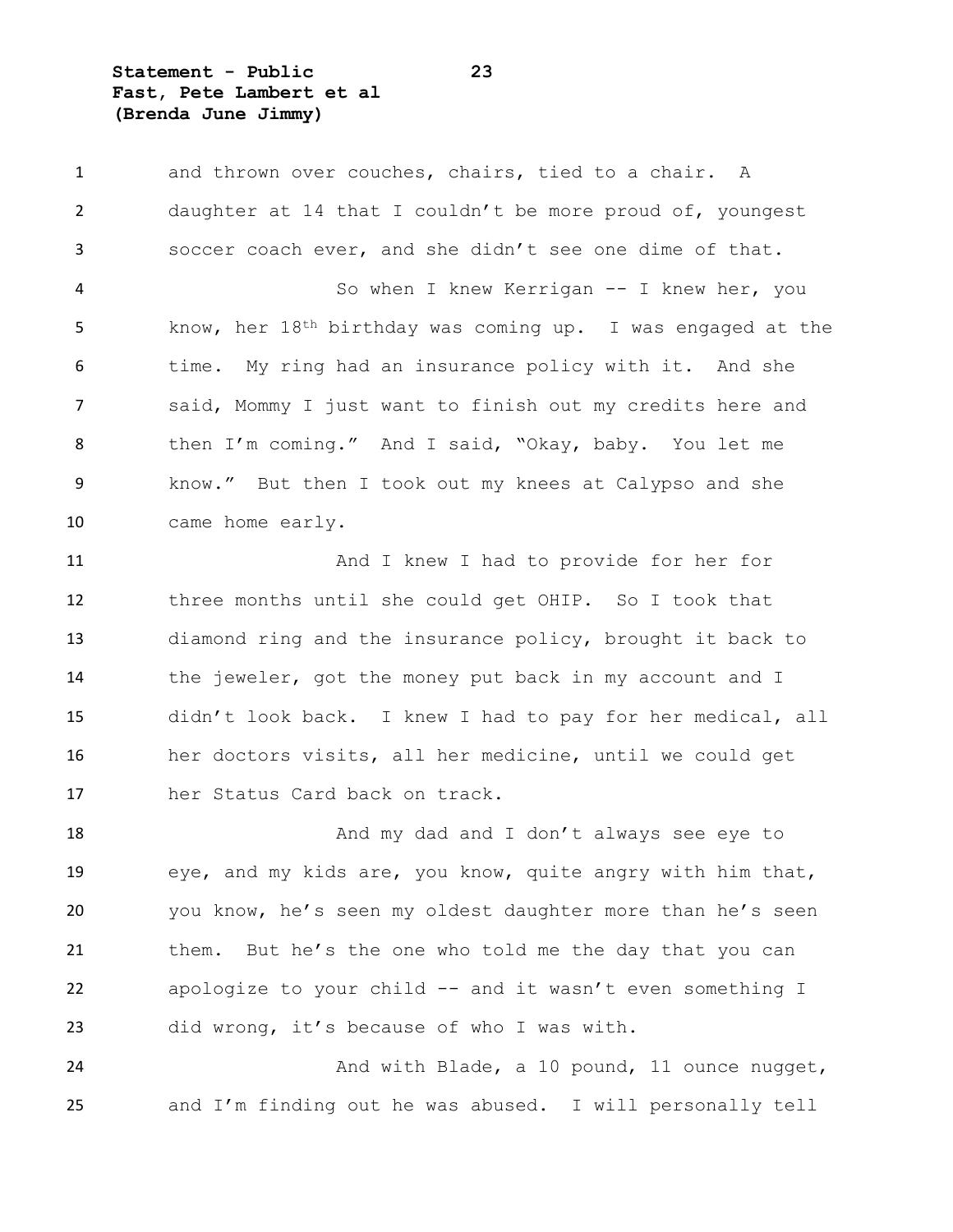**Statement - Public 24 Fast, Pete Lambert et al (Brenda June Jimmy)**

| $\mathbf{1}$ | you that I messaged Kerrigan's stepmom once I heard the     |
|--------------|-------------------------------------------------------------|
| 2            | story from both girls at different times, and it was not    |
| 3            | the same story, but pretty close, so I knew they weren't    |
| 4            | lying because I asked them in different ways. And I told    |
| 5            | her, "There's two places you can go. You can stay in        |
| 6            | Quebec, you can go to Victoria. Anywhere in between, it's   |
| 7            | not going to be a happy sandwich." His father stays in      |
| 8            | hiding in Barrhaven because he knows also, and I believe,   |
| 9            | you know SACA is taking care of it at this point.           |
| 10           | And I think about maybe they're right, you                  |
| 11           | know? Maybe if I would have gone to San Diego with my mum   |
| 12           | and she, you know, opened up her own practice, had umpteen  |
| 13           | alphabet letters under her name, Kerrigan's probably right, |
|              |                                                             |
| 14           | they would have never been born.                            |
| 15           | MR. BLADE FAST: If I may say something?                     |
| 16           | Kerrigan was also pointing out, if that night never         |
| 17           | happened, if kookum never went to the bar, we would         |
| 18           | possibly never have been born. Because Kerrigan stated      |
| 19           | that everything happens for a reason, even though Brenda    |
| 20           | did not deserve what happened that night. Nobody should     |
| 21           | ever have to suffer that -- a pain like that. And you       |
| 22           | would have never had us.                                    |

 **MS. KERRIE REAY:** Would it be okay if I ask a question?

**MS. RHEA FAST:** M'hm.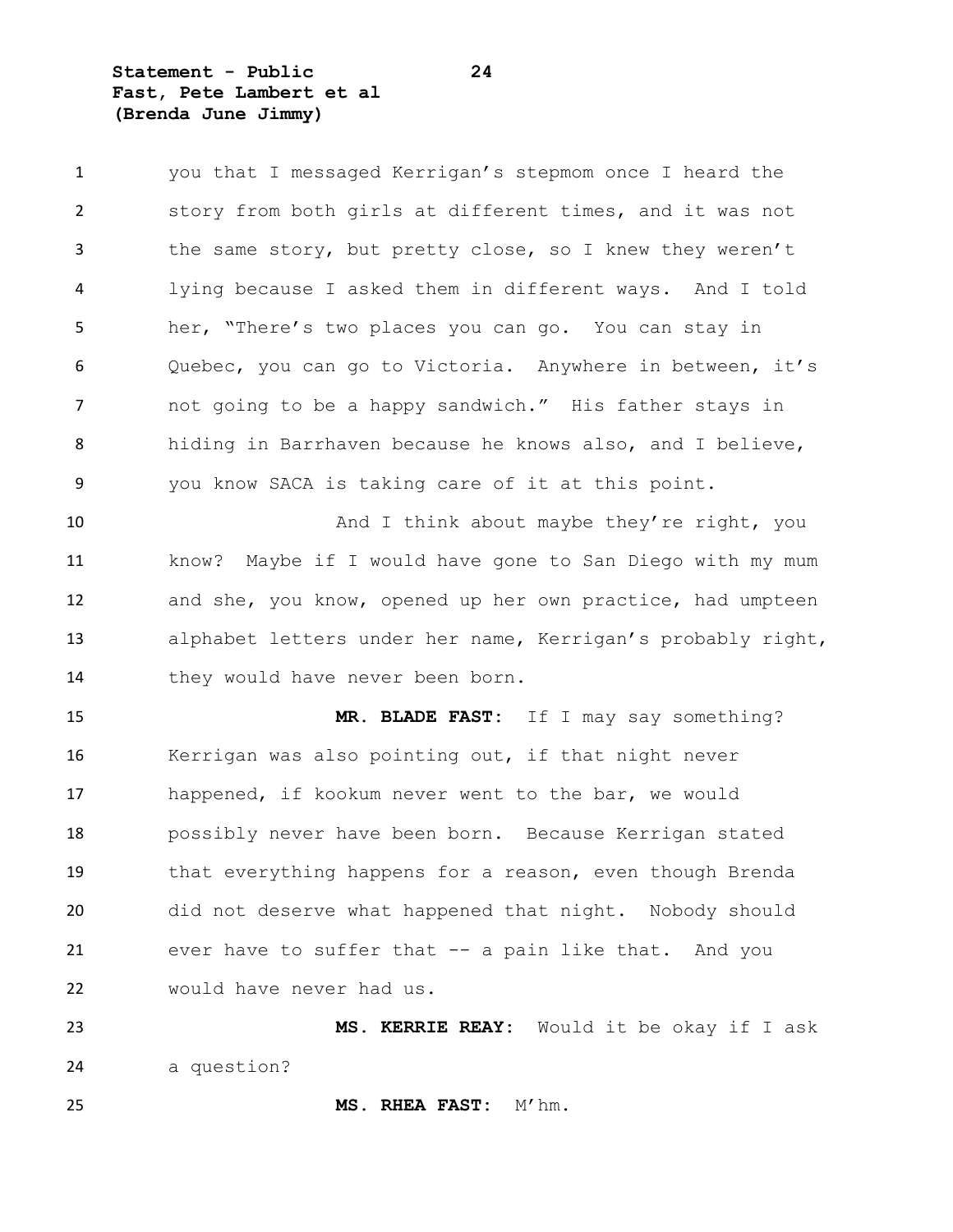**Statement - Public 25 Fast, Pete Lambert et al (Brenda June Jimmy)**

 **MS. KERRIE REAY:** At three months old when your mother was taken from you, were you in Edmonton? **MS. RHEA FAST:** I was at my uncle Sylvia and my uncle Wess' house because they were babysitting me. And my uncle Wes came into my room and -- because they had my little crib and stuff there -- and he came into my room and he kissed my forehead and when he got back from work, I was already gone. **MS. KERRIE REAY:** Were you ever given any indication as to whether the Child Welfare Services had looked for your family? **MS. RHEA FAST:** Had looked for my family? 13 No. There is indication though, that -- and my kids can attest to it -- that without a doubt something -- somebody is hiding something. And with the money that rolls through my dad's hands, I can guarantee you my birth certificate was changed so that my family couldn't find me. But he'll never tell me the truth.

 **MS. KERRIE REAY:** One of the things that comes with the Inquiry is the ability to subpoena documents. And would you be comfortable if we looked to subpoena those Child Welfare documents for the Commissioners to look to, to try to understand how you were taken and not (inaudible) family?

**MS. RHEA FAST:** All I was told was I was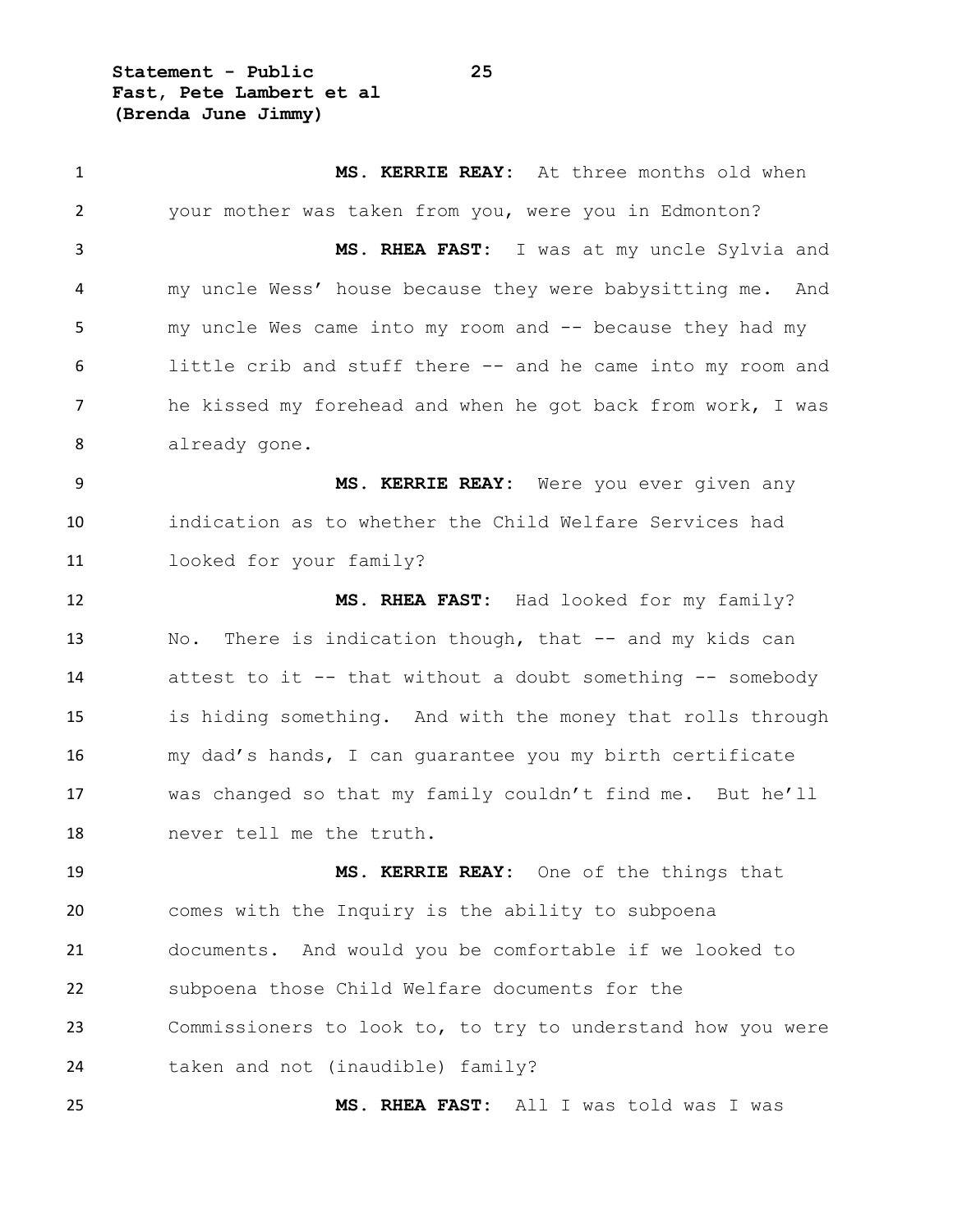**Statement - Public 26 Fast, Pete Lambert et al (Brenda June Jimmy)**

 taken in the night. **MS. KERRIE REAY:** In the night. **MS. RHEA FAST:** Yeah. **MS. KERRIE REAY:** There's some -- there's an organization that the Inquiry is working with called FILU. The Family Information Liaison Unit. **MS. RHEA FAST:** I've heard about it briefly, yes. **MS. KERRIE REAY:** And I can put you in touch with people from FILU in Alberta that might be able to help you, if you are interested, if you are wanting. And that may be a decision that you may want to take time to consider with your family. There's no rush. But if it is something that you would like to explore, or at least have a conversation with somebody from the organization, I can **put you in touch with someone. MS. RHEA FAST:** Our family doesn't trust well. I'd be interested in it, but as I was explaining to Laurie, when she walked across the room to me, and I felt it, it wasn't my shoes. My body went like this, and I

 totally believe -- I love you mommy -- totally believe my mum shoved me and I was supposed to meet Laurie and was supposed to hug her. At first, I thought I was just off balance on my new shoes, but then I realized I wasn't standing on anything and my entire body just went.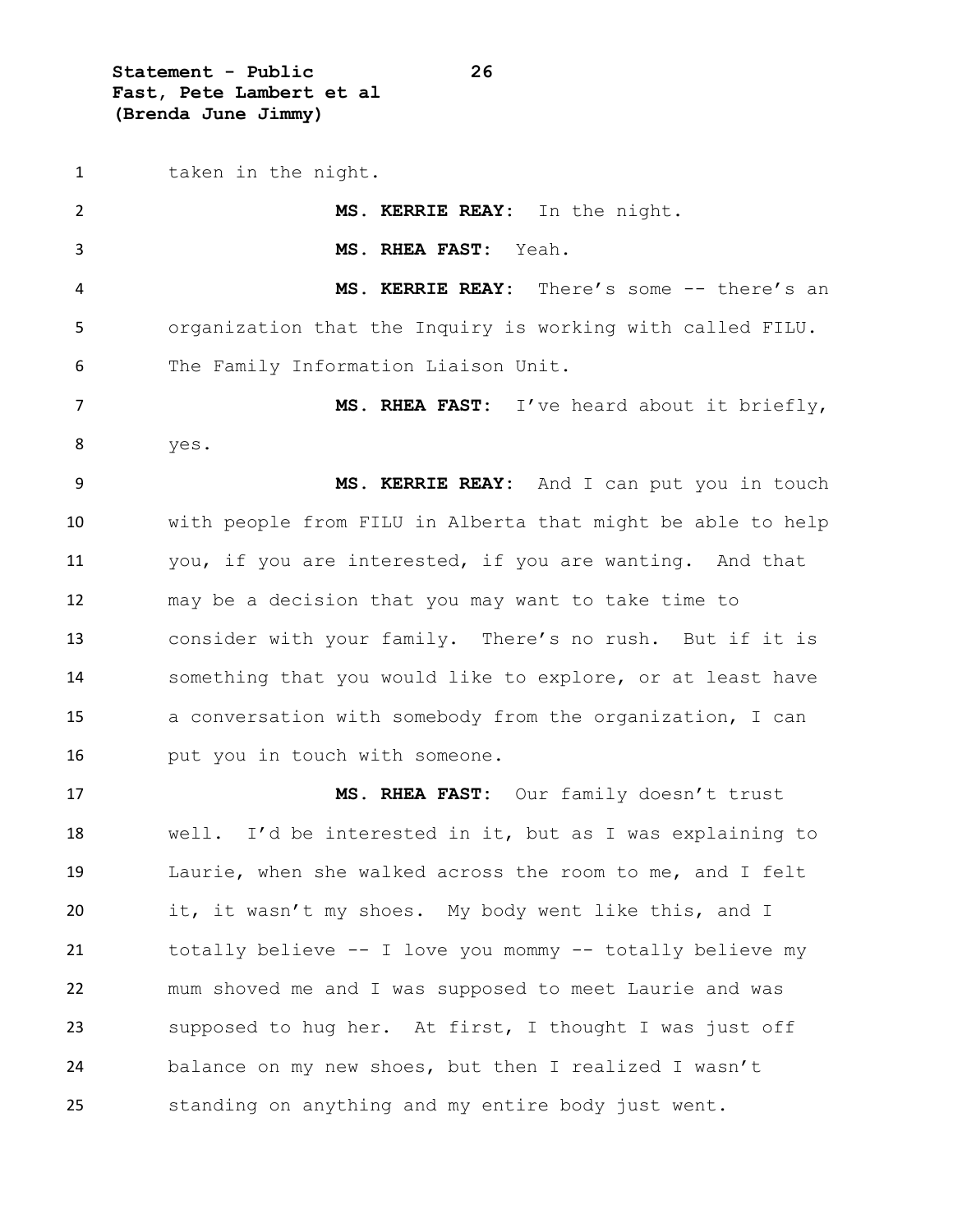**Statement - Public 27 Fast, Pete Lambert et al (Brenda June Jimmy)**

1 And I know what -- I don't even want to think that I understand the hell that she goes through on a daily basis, but I do understand it, because I have two daughters, and I've kept up on their story. If they needed volunteers, if police were in, it's just a matter of not being able to, you know, get out to -- get out there to help and look. Or they weren't having, you know, sometimes -- for that little boy who drown this summer whose mother was just charged with it, they had like volunteers brought in by bus or whatever.

 So after everything I did and went through this afternoon to now, while I was waiting outside for my daughter, this girls, like I said, had all her bags and she had spilled her 7UP everywhere. Everything was drenched. Her phone, her cards. So I Ubered her home. And I tell my 16 kids not to be hateful because their mum would -- my mum, 17 their grandmother and their Oma, would want better of them.

 So whatever documents you can find that me 19 and my kids can read, I would -- and I don't know how to get and I don't know how much it is. I was going to ask you about it, if that would fall into the aftercare. I want a copy of my live birth certificate. I don't have a copy of that -- or my live birth registration.

 **MS. KERRIE REAY:** The FILU program that I'm speaking about can help you with that. They're there to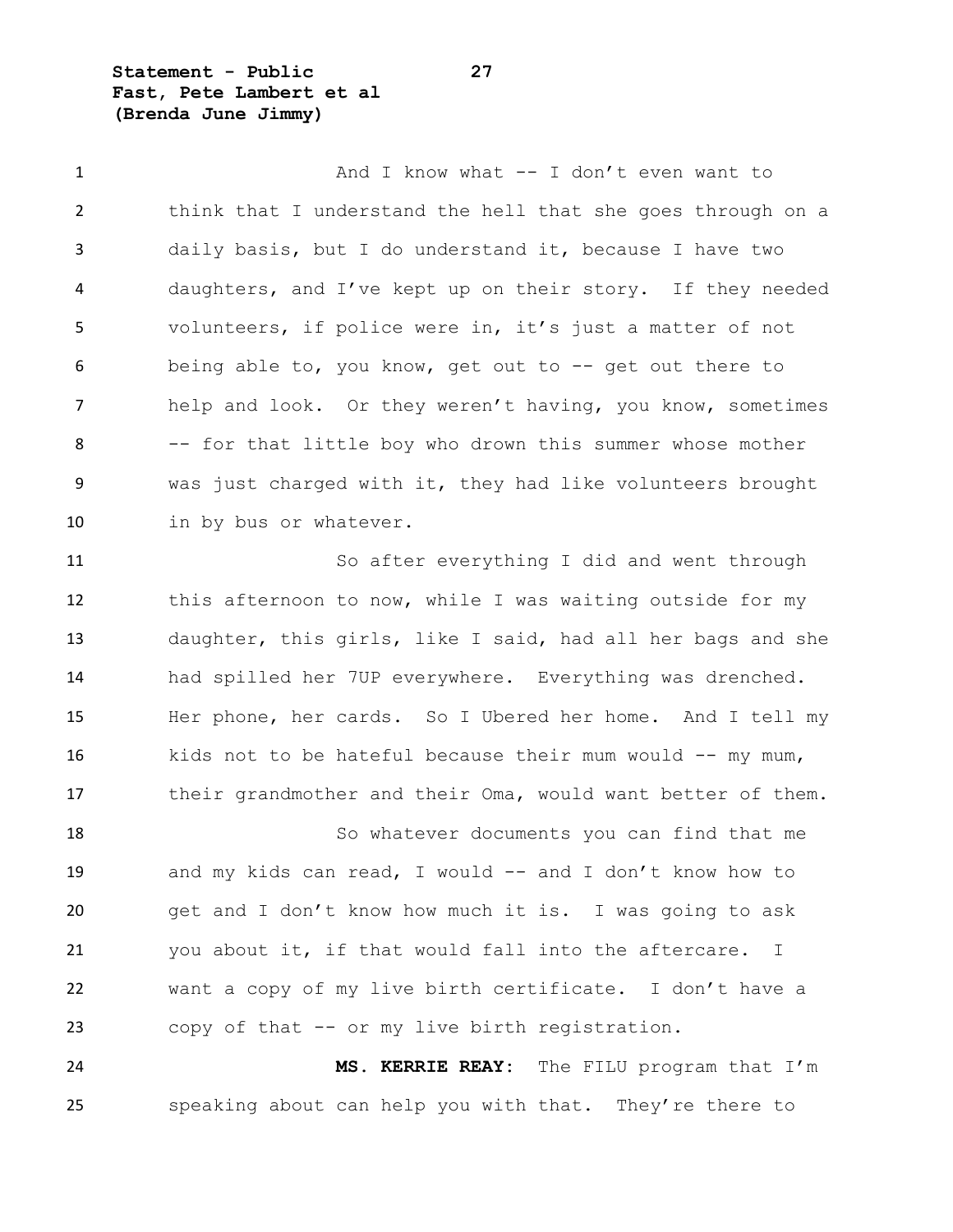**Statement - Public 28 Fast, Pete Lambert et al (Brenda June Jimmy)**

 help in getting you the documentation that they can -- that can be released. There may be, you know, some that can't. But what can be released they will help you access them. They can help you get that. **MS. RHEA FAST:** All I know is I was born at the Charles Camsville (Phonetic) Hospital and then it turned into an orphanage, and then it burnt down. No longer stands. So I don't know where all those records went. I don't know if they were saved. I don't know. **MS. KERRIE REAY:** Have you reconnected with your mother's family? You spoke about your auntie here. Is that all? **MS. RHEA FAST:** I -- when my kids found out 14 that I had been lied to for that long by my own blood, there's no connection left. **MS. KERRIE REAY:** Okay. **MS. RHEA FAST:** Except with my auntie because, you heard her, she didn't even know I existed and her sister [Aunt 2], are my cousins that I call them auntie. But other than that, I don't want any connection. 21 I look at my kids and something you guys kept saying to me all day, it's my family. They are my family. Him, her, and [Daughter 1], that's my family. And I see Laurie over there shaking her head, yes. That is who my family is. And until they're safe, until they have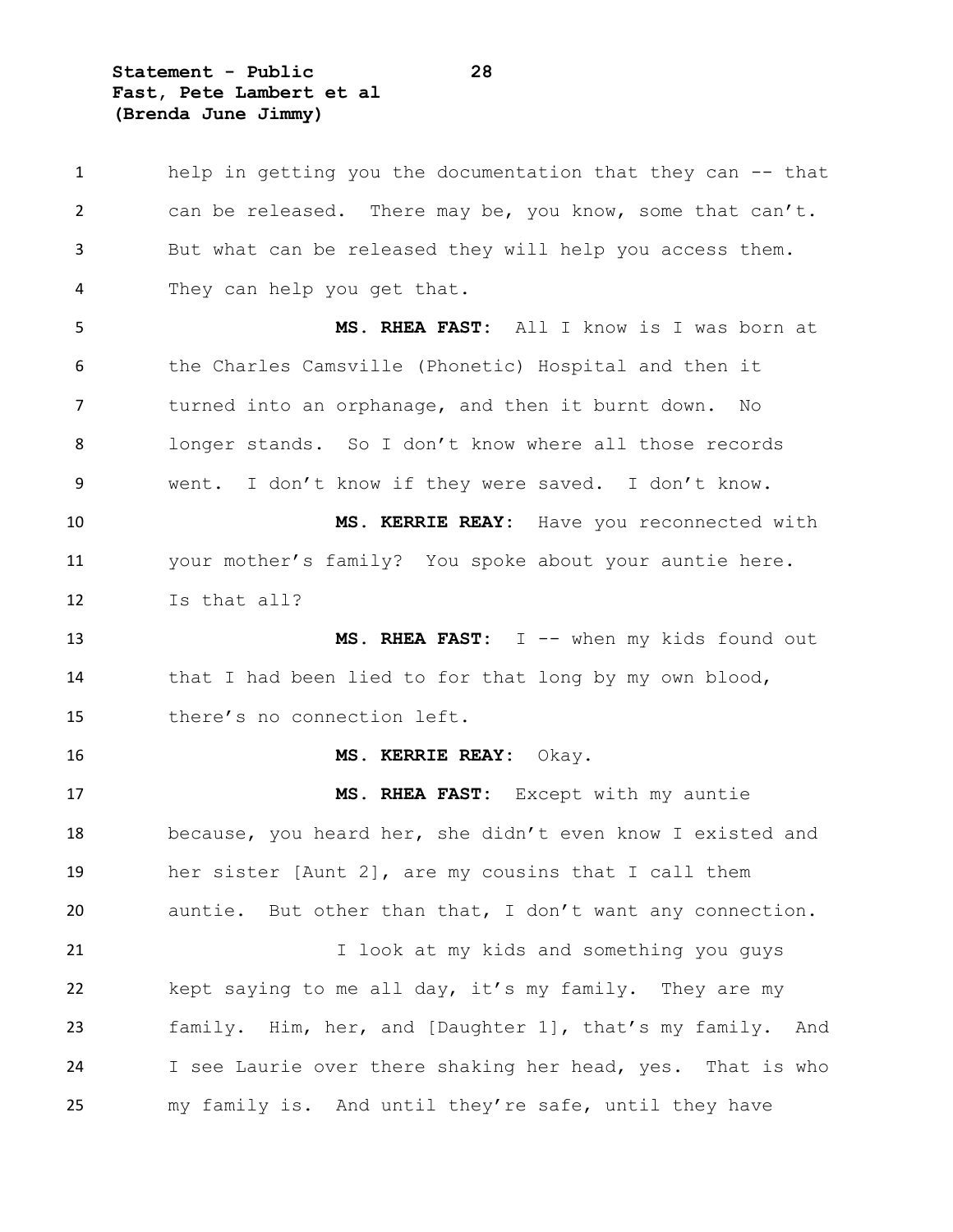**Statement - Public 29 Fast, Pete Lambert et al (Brenda June Jimmy)**

 jobs, finish school, I will protect them with everything I have because never do I want that phone call, like you heard my auntie Loretta say, like grandpa. Never. And I know she's with us. I knew she was here today, because when I was sitting down eating lunch, just felt this coldness and I had turned around to see if somebody had walked by me, like the cold breeze. There was no one there. 9 And some days I look at her picture, or I look at my adopted mum's picture and I just ask them for a sign. Then I go look in the mirror and I look at the person staring back at me, and I'm that sign, because I'm still here and they are gone. So even though Mr. Riddle got to take away everything from me, he didn't realize mama bear had a cub, 16 and he didn't realize that cub would turn into a mama bear, and have her own three cubs. And I will have my vengeance in this life, or the next. Whether it's to look at him and say, "Hey, here I am five foot nine. You picked on somebody who was five foot three. So pick on me." But it's

passport to go find him.

 And what the Commissioner can bring to the RCMP, or the Edmonton Police Service, or even Tribal Police, whatever is on whatever reserve, is more respect,

like I said to Laurie, now I need a whole different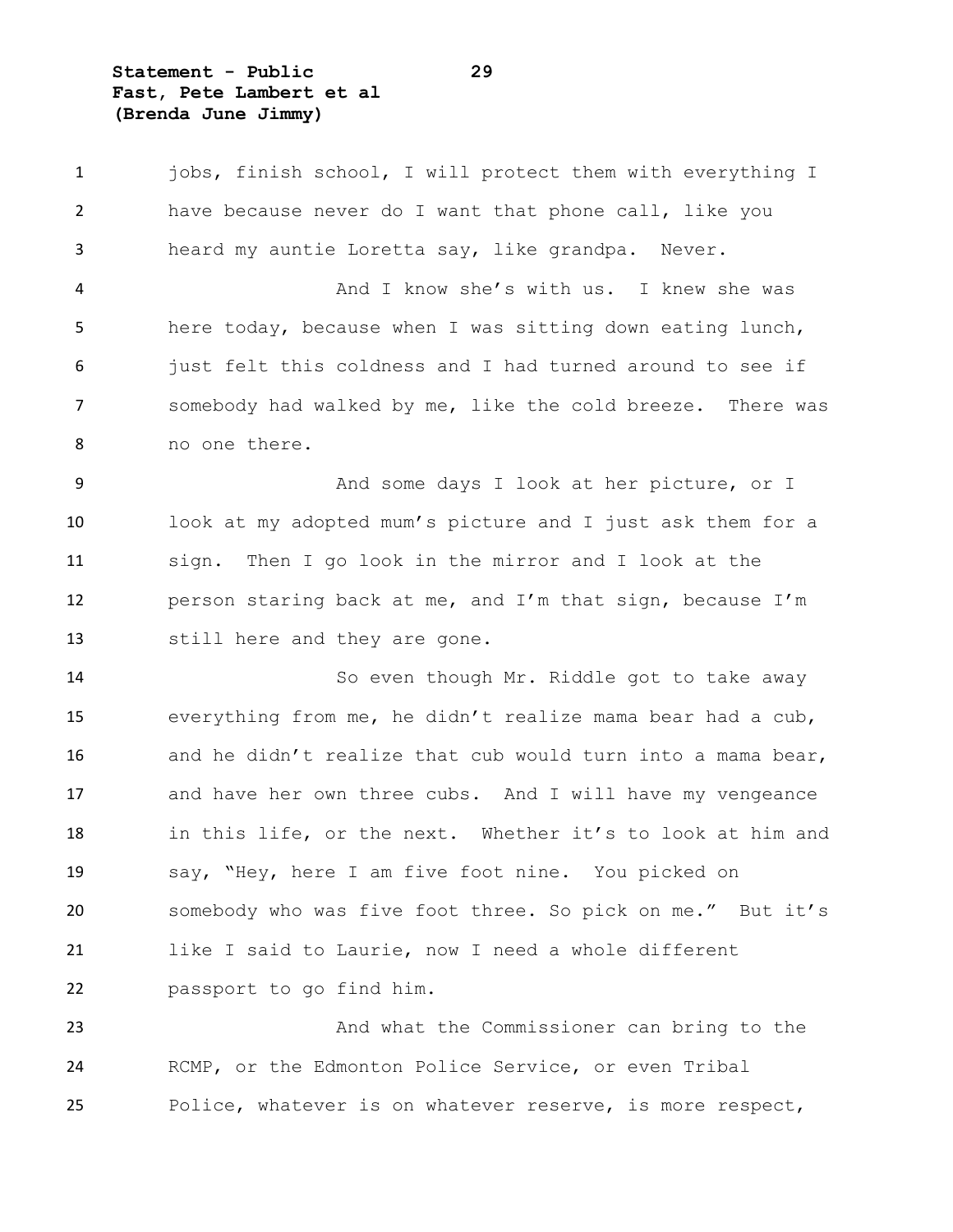**Statement - Public 30 Fast, Pete Lambert et al (Brenda June Jimmy)**

 more compassion, more empathy, more understanding, and not so much hatred. And give somebody a sentence of four years for destroying an entire family, that is what they can do. **MR. BLADE FAST:** Or as he thought, destroying the whole entire bloodline. **MS. RHEA FAST:** He thought he would destroy the entire bloodline, but then I was told why there was a publication ban put in place, and it was because he knew about me. But I don't think he thought I'd ever find him. 10 And what they can do, even though my mum's assault, although I don't think four years assault -- but what they can do, and usually I'm not this, you know, nice and polite, usually I'm a straight shooter and I'll just say what I need to say and if you don't like it, oh well. What they need to do is they need to treat these other mums that are still looking and if they hear something, don't wait weeks to look into it. Don't wait months to look into it. Go that day. Go look at that clue that day. Because that day might be the only one that mattered. **And just like our friend, and our cousin**  Brendan Ahenakew in Saskatchewan, that RCMP officer drove by his car on fire. By the time the RCMP got there to put

 it out, Brendan was already dead in the car. So even though I was treated with the most compassion, and the most empathy, and the most understanding from my portable action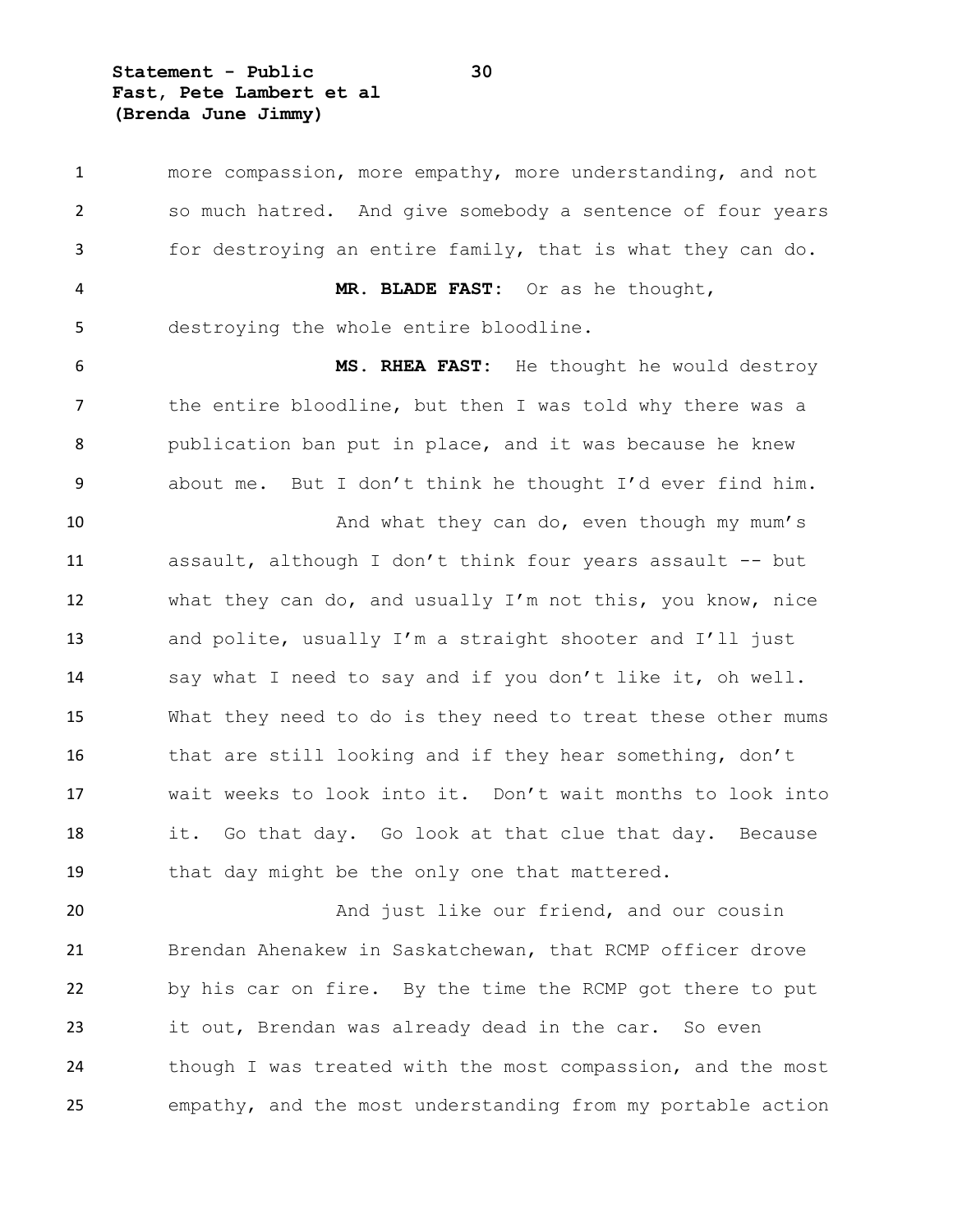**Statement - Public 31 Fast, Pete Lambert et al (Brenda June Jimmy)**

 figures in blue, there need to be more and I 100 percent believe this.

 And it's not a prejudicial thing, it's not a race thing, but every nationality should have their own policing. Every nationality.

 My daughter asked me one day, I remember 7 this, she asked me why I was prejudice. And I told her, "Go read up about the genocide to our people and what's been done to our people, and our children, our parents' children, her grandparents' children. Go look, go read and you'll understand why." I was born, but I was trained to be racist. I was trained it every day. And a part of me always will be, because that's all I know. That's all I know.

 Though what Kerrigan was saying about her knowing why I was protecting her the way I was, think about Laurie and her daughter and that she's never been found yet. So again, he may have taken my mum, he didn't take my family. I got my family. But what they do need is more resources to find these women, to find these girls. And if anything should happen, let it happen in my life, so at least my children can have peace in theirs.

23 And other than that, Mr. Riddle will meet karma someday. He's still in my nightmares, those elfin ears. But sleep now, mama, your story's been told. You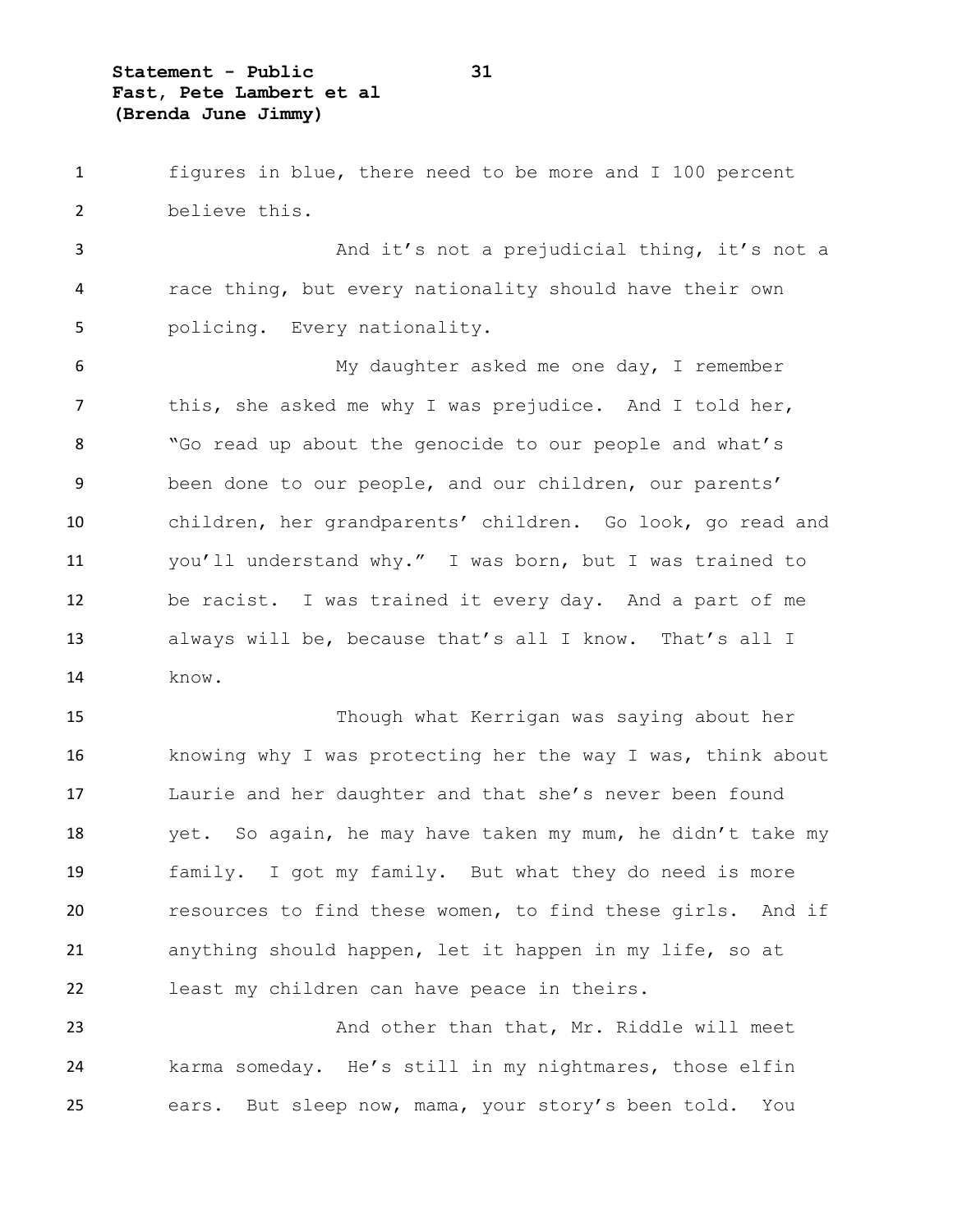**Statement - Public 32 Fast, Pete Lambert et al (Brenda June Jimmy)**

 can rest now. 2 That's all I have to say. **MS. KERRIE REAY:** It takes a lot of courage, it takes a lot of strength to come and to share. And what I'd like to do is just turn off the video camera to give you a moment, and then we'll come back on just to finish 7 the paperwork. But give you a chance to take a deep 8 breath. Okay. So it's 8:21. **---** Upon recessing at 8:21 p.m.